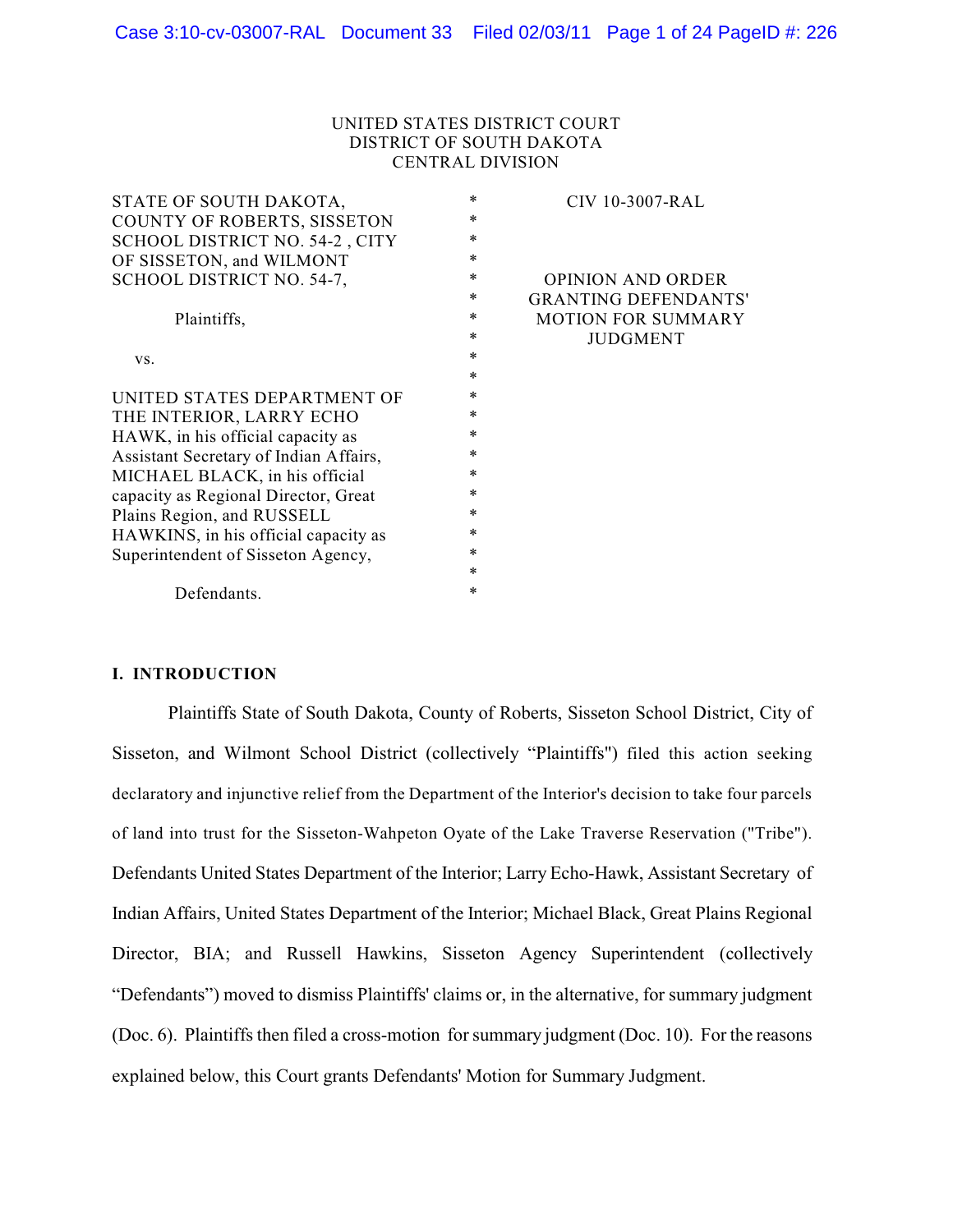### **II. FACTS**

In 2001, the Sisseton-Wapeton Oyate Tribal Council submitted applications to the Bureau of Indian Affairs ("BIA") requesting that the Secretary of the Interior ("Secretary") take four parcels of land into trust for the Tribe. (Doc. 6-1, Doc. 13). The parcels of land are located in Roberts County and are known as the Gardner (200 acres), German (80 acres), Peters (80 acres), and Smith (6 acres) parcels. (Doc. 6-1, Doc. 13). In the applications, the Tribe requested that the BIA place the Gardner, German, and Peters parcels in trust for agricultural and land consolidation purposes. (A.R. 3104, 4332, 5586). The Tribe sought to have the Smith parcel placed in trust for land consolidation purposes only. (A.R. 1911-12).

The initial decision concerning whether to take the land into trust fell to Russell Hawkins, the BIA's Sisseton Agency Superintendent ("Superintendent Hawkins"). (Doc. 6-1, Doc. 13). Superintendent Hawkins is a life-long member of the Tribe and served multiple terms as the Tribe's chairman before becoming the BIA's Sisseton Agency Superintendent. (Doc. 12, Doc. 15). In 2002, Superintendent Hawkins notified Plaintiffs and other local governments that the BIA had received the Tribe's applications and was considering them. (Doc. 6-1, Doc. 13). Plaintiffs provided comments opposing the trust acquisitions and requested that Superintendent Hawkins recuse himself from the case because of concerns of bias. (A.R. 1276).

Superintendent Hawkins sent a memorandum to his supervisor, the Regional Director ("RD"), requesting the RD's opinion on whether Hawkins could conduct the initial review of the trust applications. (A.R. 1232). In a November 22, 2006 letter, the RD wrote that Plaintiffs' allegations of bias held "no validity whatsoever" and that Superintendent Hawkins could properly consider the trust applications. (A.R. 1111-12). The RD further noted that no law or regulation prohibits tribal members from working as BIA employees on their tribe's reservation, and that as long as the Tribe met the regulatory criteria for trust acquisitions, Superintendent Hawkins could approve the applications. (A.R. 1111-12). In January and February of 2007, Superintendent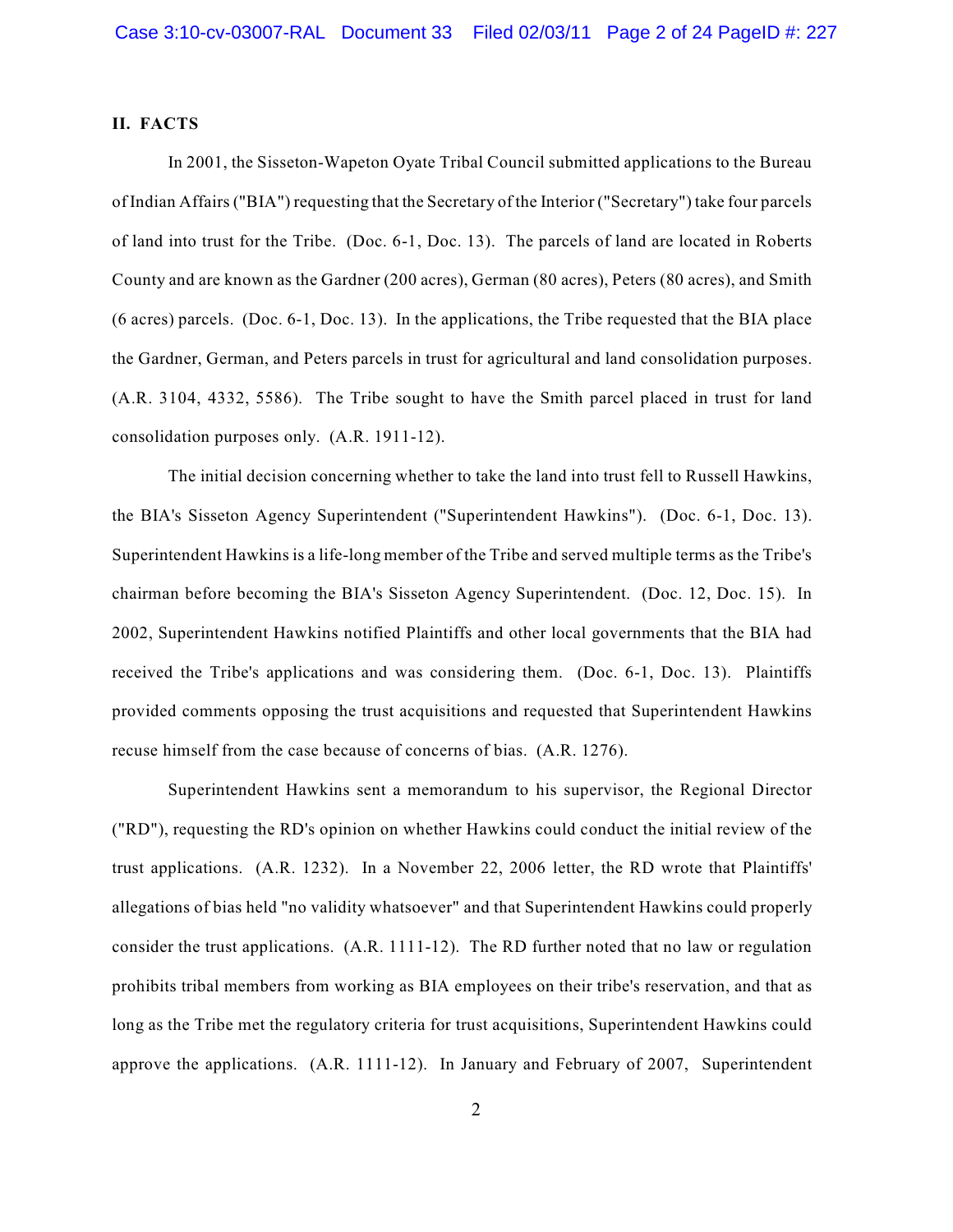Hawkins issued decision letters rejecting Plaintiffs' allegations of bias and approving the acceptance of the Smith, Peters, Gardner, and German parcels into trust for the Tribe. (Doc. 6-1, Doc. 13, A.R. 3772).

Plaintiffs appealed Superintendent Hawkins' decisions to the RD. (Doc. 6-1, Doc. 13). Because the RD previously had advised Superintendent Hawkins that he could consider the trust applications, Plaintiffs asserted that the RD had "prejudged" an important issue and requested that the RD and the RD's office recuse themselves from the case. (A.R. 688). In a letter to Plaintiffs, the RD declined to recuse herself and stated that Plaintiffs had failed to allege any specific facts supporting their claim of bias. (A.R. 649). The RD also explained that her independent, objective review of the merits of Superintendent Hawkins's decisions would "cure any possible taint of bias." (A.R. 649).

In March of 2008, the RD affirmed Superintendent Hawkins' decisions with regard to each of the four parcels. (Doc. 6-1, 13). In doing so, the RD concluded that "[t]he state has not submitted any evidence that shows decision makers of the BIA **have not** followed existing federal regulations or federal laws when making a decision on fee to trust transactions." (A.R. 611) (emphasis in original). Plaintiffs then appealed the matters to the Interior Board of Indian Appeals ("IBIA"). The IBIA, on December 30, 2009, affirmed the RD's decisions. (Doc. 6-1, Doc. 13). The IBIA's opinion considered and rejected both Plaintiffs' substantive claims and their claims of bias.

Plaintiffs now contend that the trust acquisition was unlawful for a number of reasons. First, Plaintiffs challenge the constitutionality of  $\S 5$  of the Indian Reorganization Act ("IRA"), which provides the Secretary of the Interior with the authority to acquire trust land for Indian tribes. Plaintiffs claim that § 5 is an unconstitutional delegation of legislative power and that it operates to deprive South Dakota of a republican form of government. Next, Plaintiffs argue that Superintendent Hawkins and the RD were biased and that the BIA as a whole is biased when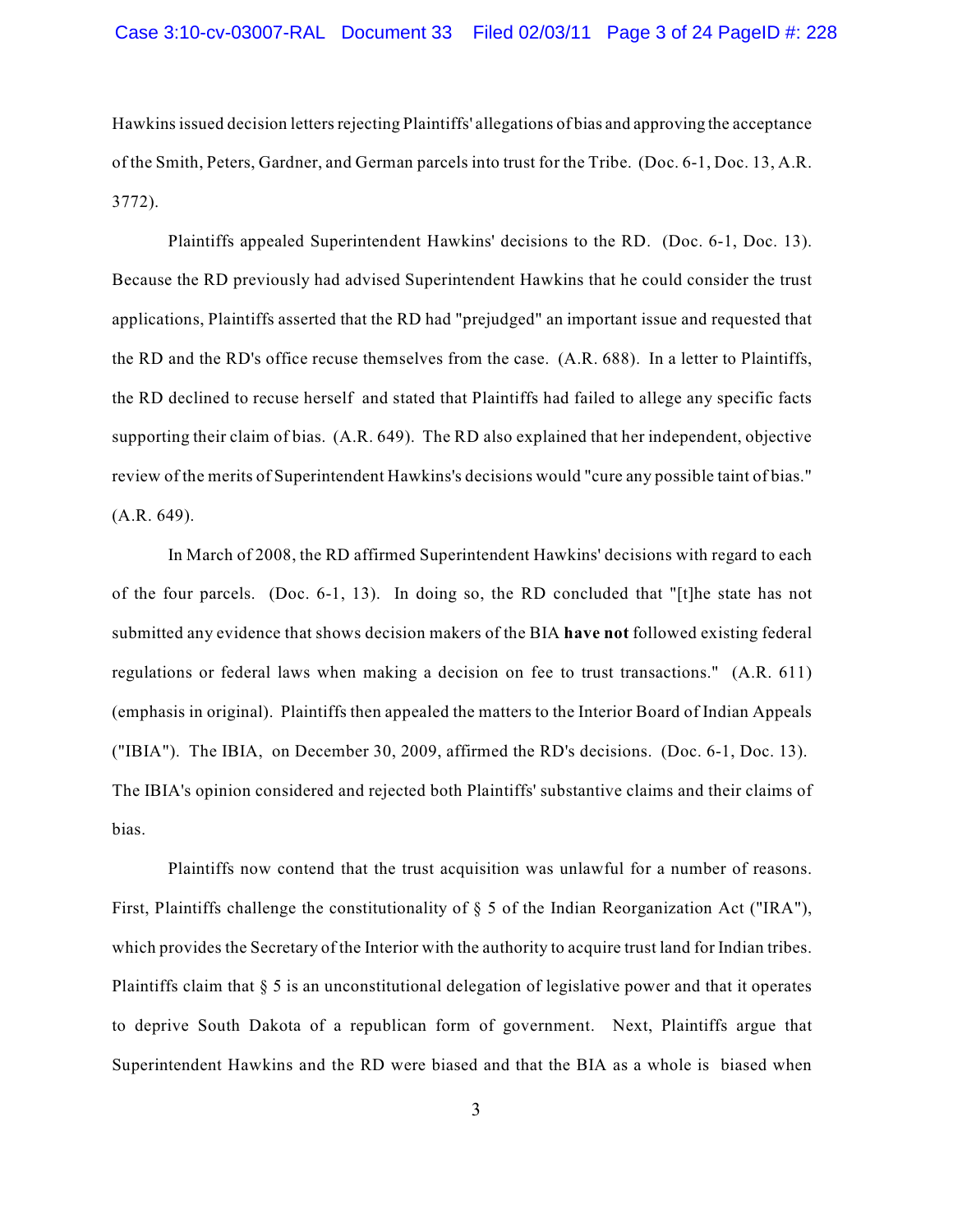considering trust applications. Finally, Plaintiffs argue that the BIA's decision to take the parcels of land into trust was arbitrary and capricious and therefore should be set aside under the Administrative Procedure Act ("APA").<sup>1</sup>

## **III. DISCUSSION**

#### **A. Summary Judgment Standard**

Under Rule 56 of the Federal Rules of Civil Procedure, summary judgment should be granted "if the pleadings, the discovery and disclosure materials on file, and any affidavits show that there is no genuine issue as to any material fact and that the movant is entitled to judgment as a matter of law." A party opposing a properly made and supported motion for summary judgment "may not rely merely on allegations or denials in its own pleading; rather, its response must - by affidavits or as otherwise provided in this rule - set out specific facts showing a genuine issue for trial." Fed. R. Civ. P. 56(e). "To survive summary judgment, a plaintiff must substantiate his allegations with enough probative evidence to support a finding in his favor." Adam v. Stonebridge Life Ins. Co., No. 09-3014, 2010 U.S. App. LEXIS 14492, at \*8 (8th Cir. July 15, 2010) (quoting Roeben v. BG Excelsior Ltd. P'ship, 545 F.3d 639, 642 (8th Cir. 2008)). In a determination of whether summary judgment is warranted, the evidence is "viewed in the light most favorable to the nonmoving party." True v. Nebraska, No. 09-1788, 2010 U.S. App. LEXIS 14007, at \*3 (8th Cir. July 9, 2010 (quoting Cordry v. Vanderbilt Mortgage & Fin., Inc., 445 F.3d 1106, 1109 (8th Cir. 2006)). "If opposing parties tell two different stories, the court

 $\frac{1}{1}$  In their response (Doc. 11) to Defendants' motion to dismiss or, in the alternative, motion for summary judgment, Plaintiffs only address their claims of bias. Defendants argue that Plaintiffs have conceded all of their other claims by failing to respond to the remainder of Defendants' motion. See Doc. 14 (citing Satcher v. Univ. of Arkansas at Pine Bluff Bd. of Tr., 558 F.3d 731, 735 (8th Cir. 2009) ("[F]ailure to oppose a basis for summary judgment constitutes waiver of that argument.")). Indeed, Plaintiffs' counsel at oral argument seemed to waive their challenges to the constitutionality of § 5 of the IRA. This Court nevertheless will address the arguments Plaintiffs failed to defend in their brief.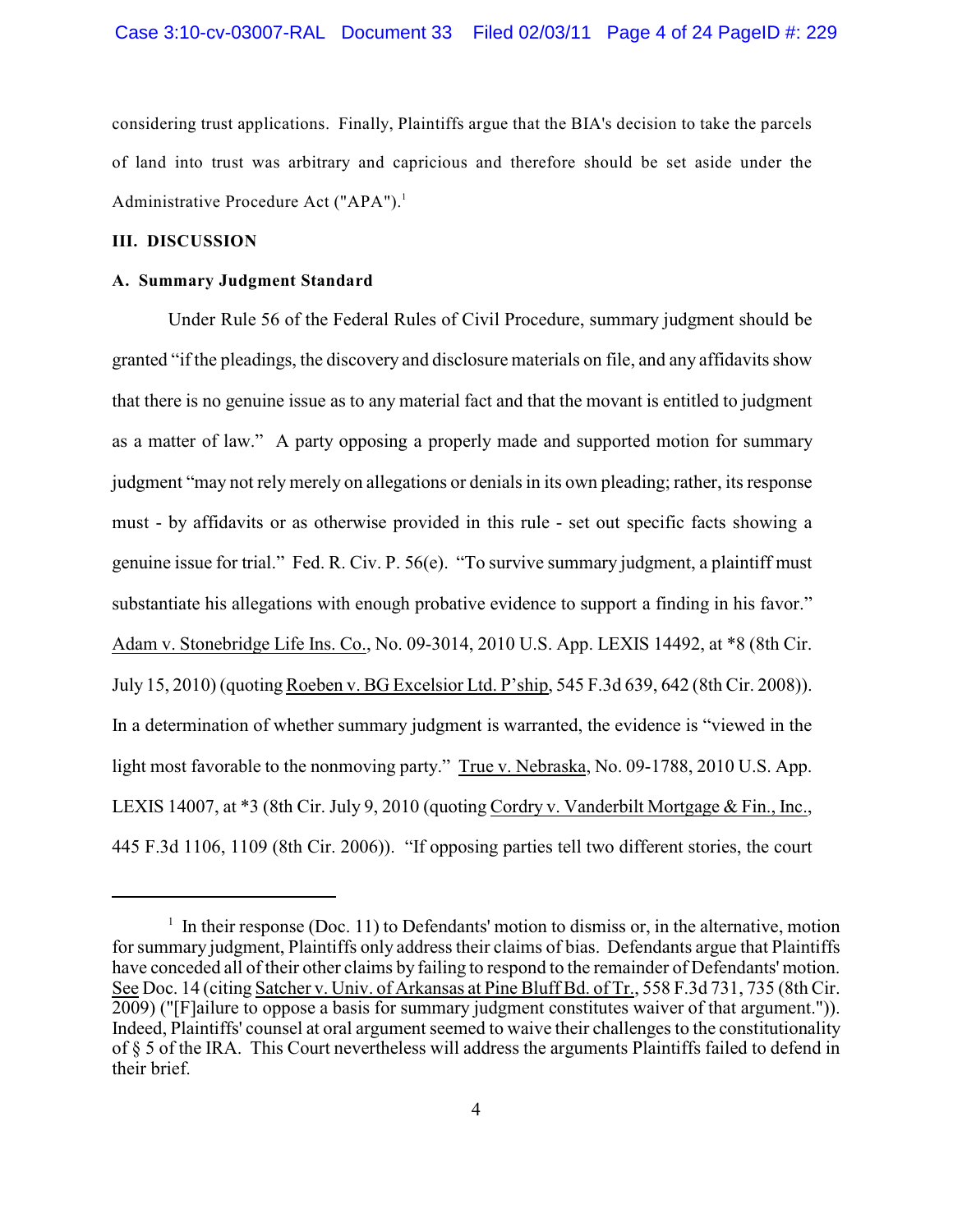must review the record, determine which facts are material and genuinely disputed, and then view those facts in a light most favorable to the non-moving party, as long as those facts are not so blatantly contradicted by the record that no reasonable jury could believe them. Id. (internal quotations omitted).In this case, neither Plaintiffs nor Defendants point to any genuine dispute of material facts, and both Plaintiffs and Defendants have filed cross-motions for summary judgment.

### **B. Constitutionality of Section 5 of the IRA**

Section 5 of the IRA provides in pertinent part that:

The Secretary of the Interior is authorized, in his discretion, to acquire, through purchase, relinquishment, gift, exchange, or assignment, any interest in lands, water rights, or surface rights to lands, within or without existing reservations, including trust or otherwise restricted allotments, whether the allottee be living or deceased, for the purpose of providing land for Indians. \*\*\*

Title to any lands or rights acquired pursuant to this Act . . . shall be taken in the name of the United States in trust for the Indian tribe or individual Indian for which the land is acquired, and such lands or rights shall be exempted from State and local taxation.

25 U.S.C. § 465. Plaintiffs claim that § 5 of the IRA is an unconstitutional delegation of legislative

power because it fails to establish adequate standards by which to guide the BIA's decision

concerning the taking of land into trust.<sup>2</sup> The United States Court of Appeals for the Eighth Circuit

 $\frac{1}{2}$  Defendants point out that in the RD's decision to take the parcels of land into trust, she identified P.L. 97-459, P.L. 98-513, and P.L. 93-491 as the federal legal authority to bring the land into trust. (A.R. 3257). P.L. 98-513 grants the Secretary the authority to take land into trust for the purpose of "consolidating tribal interests in land, and developing tribal agriculture or commercial enterprises." P.L. 98-513, § 9, 98 Stat. 2411, 2414 (1984). P.L. 93-491 grants the Secretary the authority to take land into trust for the purpose of "consolidating landholdings . . . providing land for any tribal program for the improvement of the economy of the tribe and its members through the development of industry . . . and the general rehabilitation and enhancement of the total resource potential of the reservation." Pub. L. 93-491, § 1, 88 Stat. 1468, 1468 (1974). These statutes are specific to the Sisseton-Wahpeton Oyate Tribe. Defendants argue that because the BIA relied on Public Laws 93-491 and 98-513 rather than § 5 of the IRA, Plaintiffs' constitutional arguments are irrelevant. This Court will nonetheless address Plaintiffs § 5 arguments.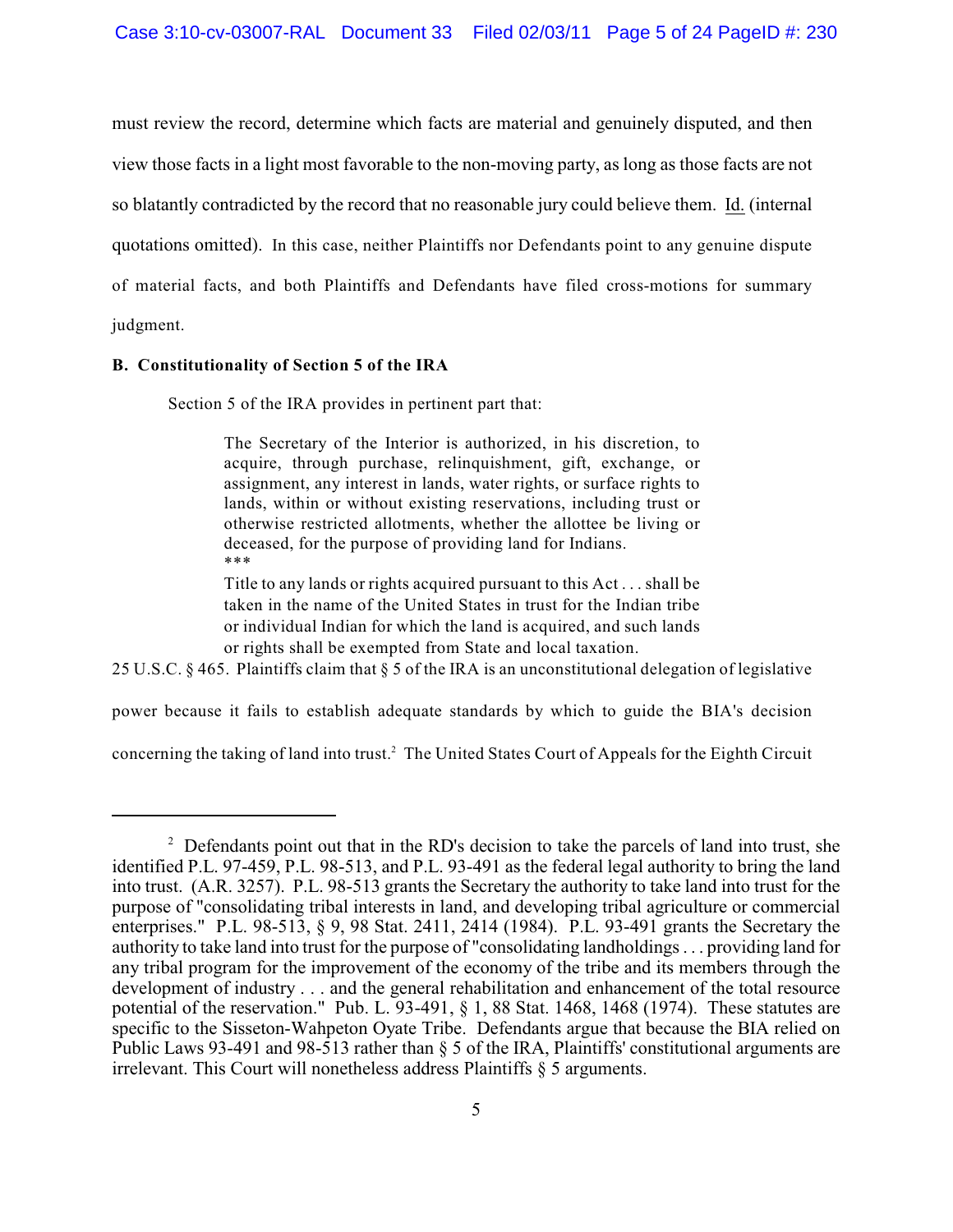specifically addressed this argument in South Dakota v. U.S. Dep't of Interior, 423 F.3d 790 (8th Cir. 2005) (South Dakota II).<sup>3</sup> In South Dakota II, the Secretary exercised its authority under  $\S$  5 of the IRA and accepted 91 acres of land into trust for the Lower Brule Sioux Tribe. Id. at 794. The State and other plaintiffs raised several arguments in opposition to the Secretary's decision, including a non-delegation challenge identical to the one Plaintiffs make in the present case.<sup>4</sup> The Eighth Circuit explained that "Congress may delegate its legislative power if it lays down by legislative act an intelligible principle to which the person or body authorized to act is directed to conform." Id. at 795. (citation and internal marks omitted). The Court then rejected the contention that § 5 failed to delineate any boundaries governing the Secretary's trust acquisition decisions, instead finding that:

> an intelligible principle exists in the statutory phrase 'for the purpose of providing land for Indians' when it is viewed in the statutory and historical context of the IRA. The statutory aims of providing lands sufficient to enable Indians to achieve self-support and ameliorating the damage resulting from the prior allotment policy sufficiently narrow the discretionary authority granted to the Department.

Id. at 799.

Other courts considering non-delegation challenges to  $\S$  5 have reached the same

conclusion. See Michigan Gaming Opposition v. Kempthorne, 525 F.3d 23, 33 (D.C. Cir. 2008)

<sup>&</sup>lt;sup>3</sup> There are four prior published opinions involving taking lands into trust between the State of South Dakota and the United States Department of Interior, to which this Court cites in this Opinion and Order. To avoid confusion, this Court refers to them in chronological sequence as South Dakota I, South Dakota II, South Dakota III and South Dakota IV.

<sup>&</sup>lt;sup>4</sup> The State also raised the same non-delegation argument in a trust acquisition case before Chief Judge Karen E. Schreier in 2005. See South Dakota v. U.S. Dep't of Interior, 401 F.Supp. 2d 1000, 1005 (D. S.D. 2005) ("South Dakota III") (finding South Dakota II "factually identical and controlling" and holding that § 5 of the IRA was not an unconstitutional delegation of power). On appeal of Chief Judge Schreier's decision, the State again presented the non-delegation argument to the Eighth Circuit. South Dakota v. U.S. Dep't of Interior, 487 F.3d 548, 551 (8th Cir. 2007) ("South Dakota IV" (declining to reconsider its decision in South Dakota II).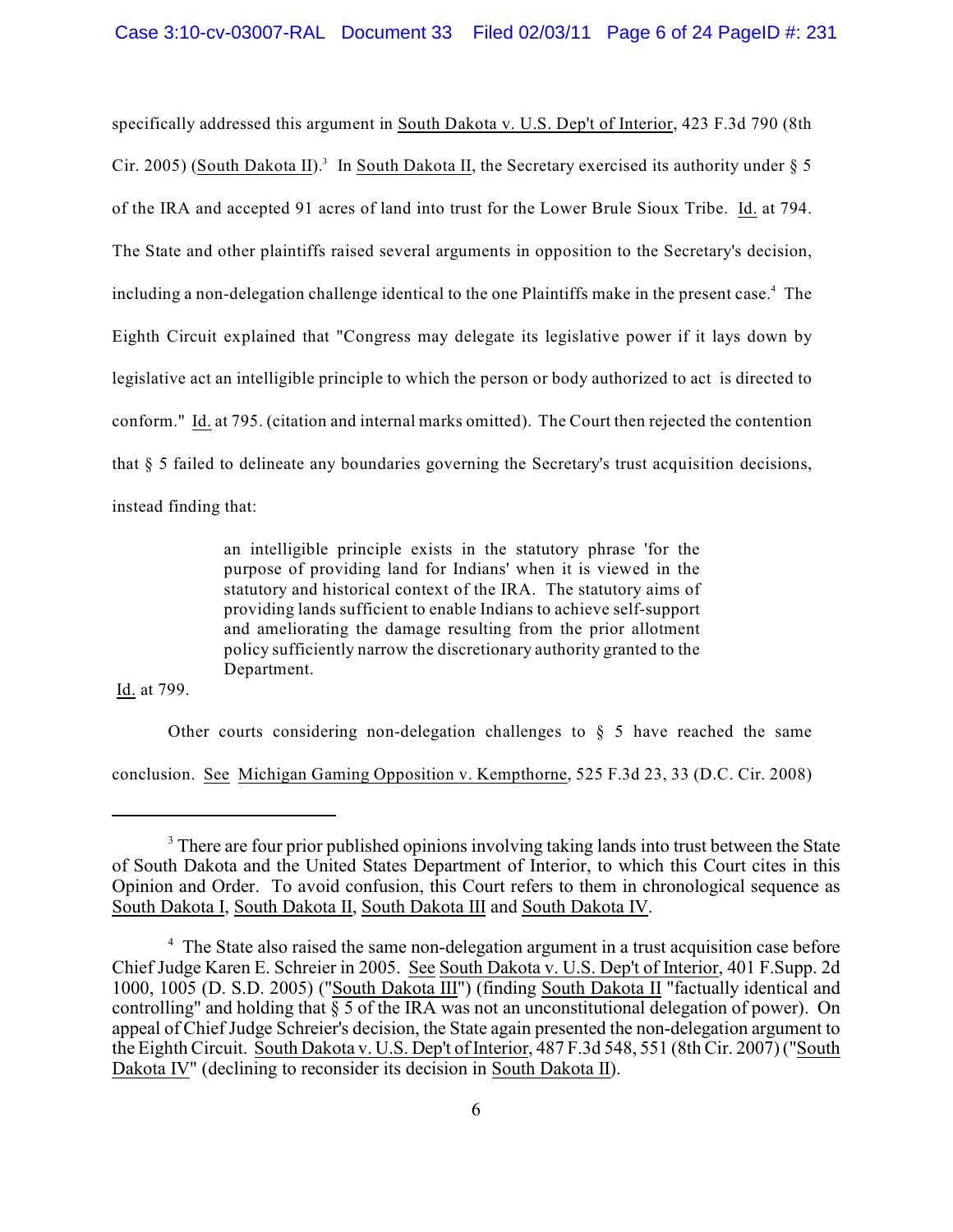(agreeing with the First, Eighth, and Tenth Circuits that  $\S 5$  is not an unconstitutional delegation of legislative authority); Carcieri v. Kempthorne, 497 F.3d 15, 43 (1st Cir. 2007) ("We hold that section 465 is not an unconstitutional delegation of legislative authority."); United States v. Roberts, 185 F.3d 1125, 1137 (10th Cir. 1999) (rejecting argument that § 5 unconstitutionally "delegates standardless authority to the Secretary"); Cent. New York Fair Bus. Ass'n v. Salazar, Nov. 608-CV-660, 2010 WL 786526 at \*4 (N.D.N.Y. Mar. 1, 2010) ("Every court to consider a delegation challenge to § 465 has rejected it and found that agency regulations sufficiently limit the Secretary of the Interior's discretion.") (citations omitted). Accordingly, this Court finds that  $\S 5$ of the IRA is not an unconstitutional delegation of legislative authority.

Plaintiffs also argue that  $\S$  5 of the IRA deprives them of a republican form of government because Plaintiffs lose jurisdiction and authority over land that the BIA takes into trust for the Tribe. Article IV, § 4 of the United States Constitution contains the "Guarantee Clause," providing that the "United States shall guarantee to every state in this union a republican form of government. . ." U.S. Const. art. IV § 4. Claims under the Guarantee Clause usually are considered political questions, and courts rarely find them justiciable. See New York v. United States, 505 U.S. 144, 184 (1992) ('[T]he guarantee clause has been an infrequent basis for litigation throughout our history. In most of the cases in which the Court has been asked to apply the Clause, the Court has found the claims presented to be nonjusticiable under the 'political question' doctrine.") (citations omitted); see also Deer Park Indep. Sch. Dist. v. Harris County Appraisal Dist., 132 F.3d 1095, 1099 (5th Cir. 1998) ("[T]he Supreme Court has held that challengesto Congressional action under the Guarantee Clause are not justiciable.") (citations omitted); 13C Wright et. al. Federal Practice and Procedure § 3534.1 (3d 2008) ("[I]t has been well established that political questions are presented by challenges to either congressional or state action grounded on the constitutional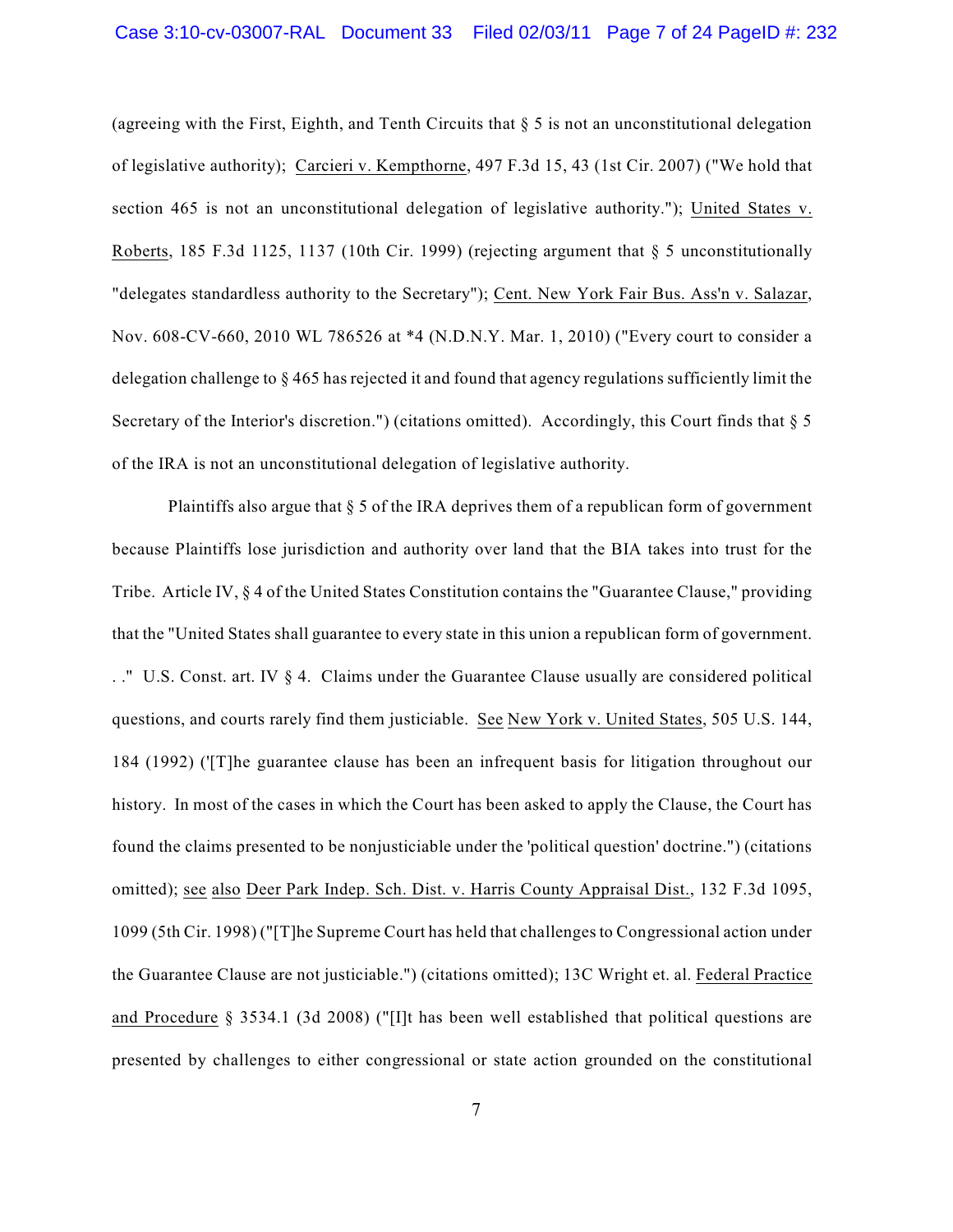mandate in Article IV, § 4, that the United States shall guarantee every state a "Republican Form

of Government."). Plaintiffs' Guarantee Clause challenge to  $\S$  5 of the IRA presents a non-

justiciable political question.

Even if Plaintiffs' Guarantee Clause claim was justiciable, § 5 of the IRA does not violate the Guarantee Clause. The Supreme Court defined a Republican Form of Government in Duncan v. McCall, 139 U.S. 449, 461 (1891) as follows:

> [T]he right of the people to choose their own officers for governmental administration, and pass their own laws in virtue of the legislative power reposed in representative bodies, whose legitimate acts may be said to be those of the people themselves, but while the people are thus the source of political power, their governments, national and state, have been limited by written constitutions, and they have themselves thereby set bounds to their own power, as against the sudden impulses of mere majorities.

Id. The fact that Plaintiffs will no longer be able to exercise jurisdiction and authority over the four parcels of land does not pose a "realistic risk of altering the form or the method of functioning of [Plaintiffs'] government." New York, 505 U.S. at 186; see also City of Lincoln v. U.S. Dep't of Interior, 229 F.Supp. 2d 1109, 1117 (D. Or. 2002) (holding that a transfer of tribal land located within city limits into trust did not violate the Guarantee Clause even though the transfer allowed tribal members to vote in local elections without being subject to local regulation or taxation). At most, the BIA's placement of the parcels into trust merely reduces the area over which Plaintiffs may exercise certain jurisdictional powers of their already existing republican form of government.

# **C. Claim of Superintendent Hawkins' Bias**

Plaintiffs focus much of their argument on the assertion that Superintendent Hawkins, as a tribal member and former tribal chairman, was biased and thus Plaintiffs' Due Process Clause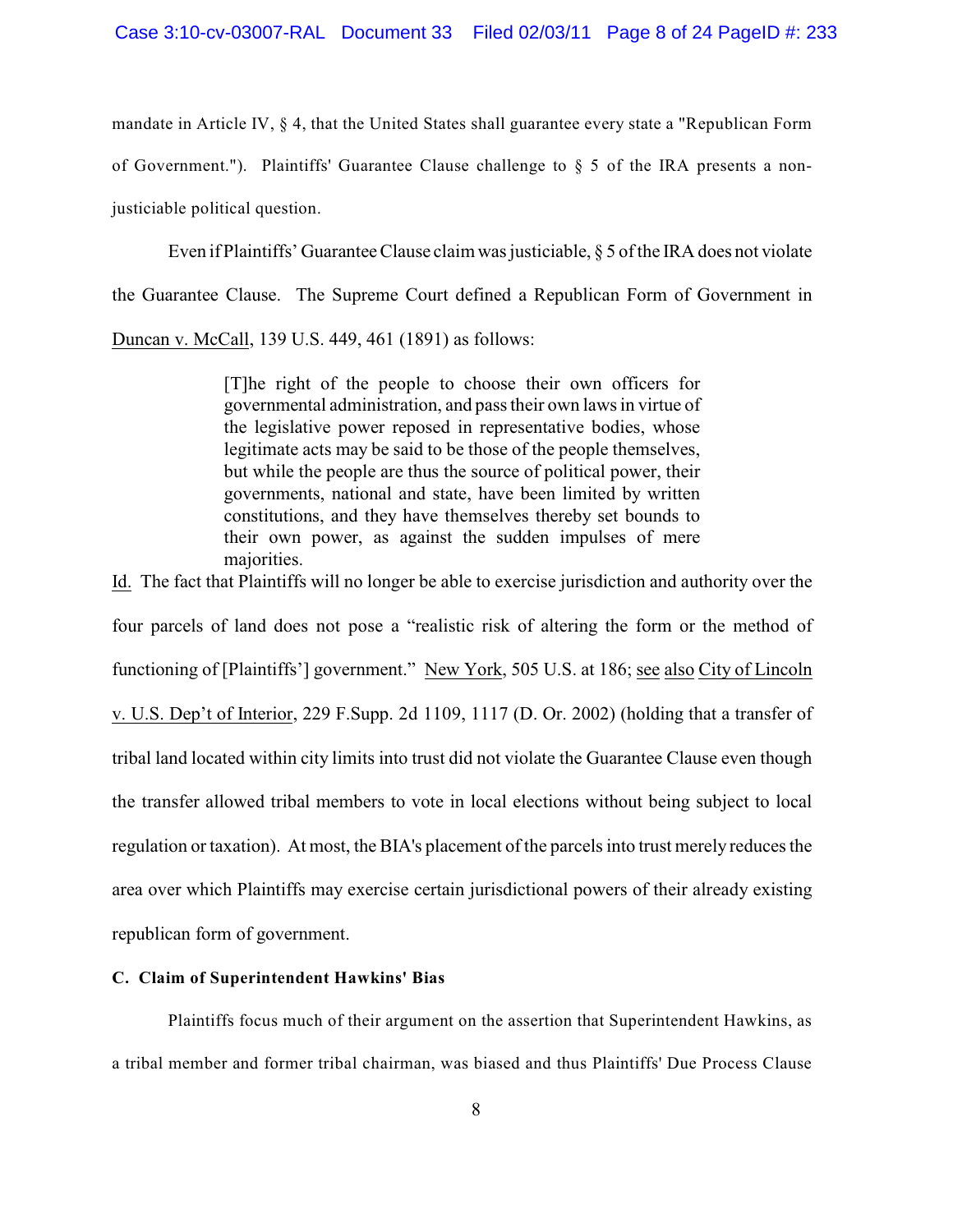rights were violated. A fair and unbiased tribunal is a fundamental requirement of the Due Process Clause. See In Re Murchison, 349 U.S. 133, 136 (1955) ("a fair trial in a fair tribunal is a basic requirement of due process."); Marshall v. Jerrico, Inc., 446 U.S. 238, 242 (1980) ("The Due Process Clause entitles a person to an impartial and disinterested tribunal in both civil and criminal cases."). This requirement applies to courts and administrative agencies alike. See Withrow v Larkin, 421 U.S. 35, 46-47 (1975) (noting that the fair tribunal requirement of due process "applies to administrative agencies which adjudicate as well as to courts."); Deretich v. Office of Admin. Hearings, State of Minn., 798 F.2d 1147, 1152 (8th Cir. 1986) ("[A] hearing officer must be impartial for an administrative agency to meet the requirements of due process.") (citations omitted); see also South Dakota III, 401 F.Supp. 2d at 1011 ("The Department of Interior's review of an application to take land into trust is subject to the due process clause and must be unbiased.") (citations omitted).

The Eighth Circuit has held, however, that "[i]t requires a substantial showing of bias to disqualify a hearing officer in administrative proceedings or to justify a ruling that the hearing was unfair." United States ex rel. De Luca v. O'Rourke, 213 F.2d 759, 765 (8th Cir. 1954). Indeed, a party claiming bias on the part of an administrative tribunal must overcome "a presumption of honesty and integrity in those serving as adjudicators." In Re Morgan, 573 F.3d 615, 624 (8th Cir. 2009) (quoting Withrow, 421 U.S. at 47.). "Plaintiffs bear the heavy burden of establishing that the administrative hearing was unfair." South Dakota III, 401 F.Supp. 2d at 1011 (citing Cent. Ark. Auction Sale, Inc. v. Bergland, 570 F.2d 724, 731 (8th Cir. 1978)).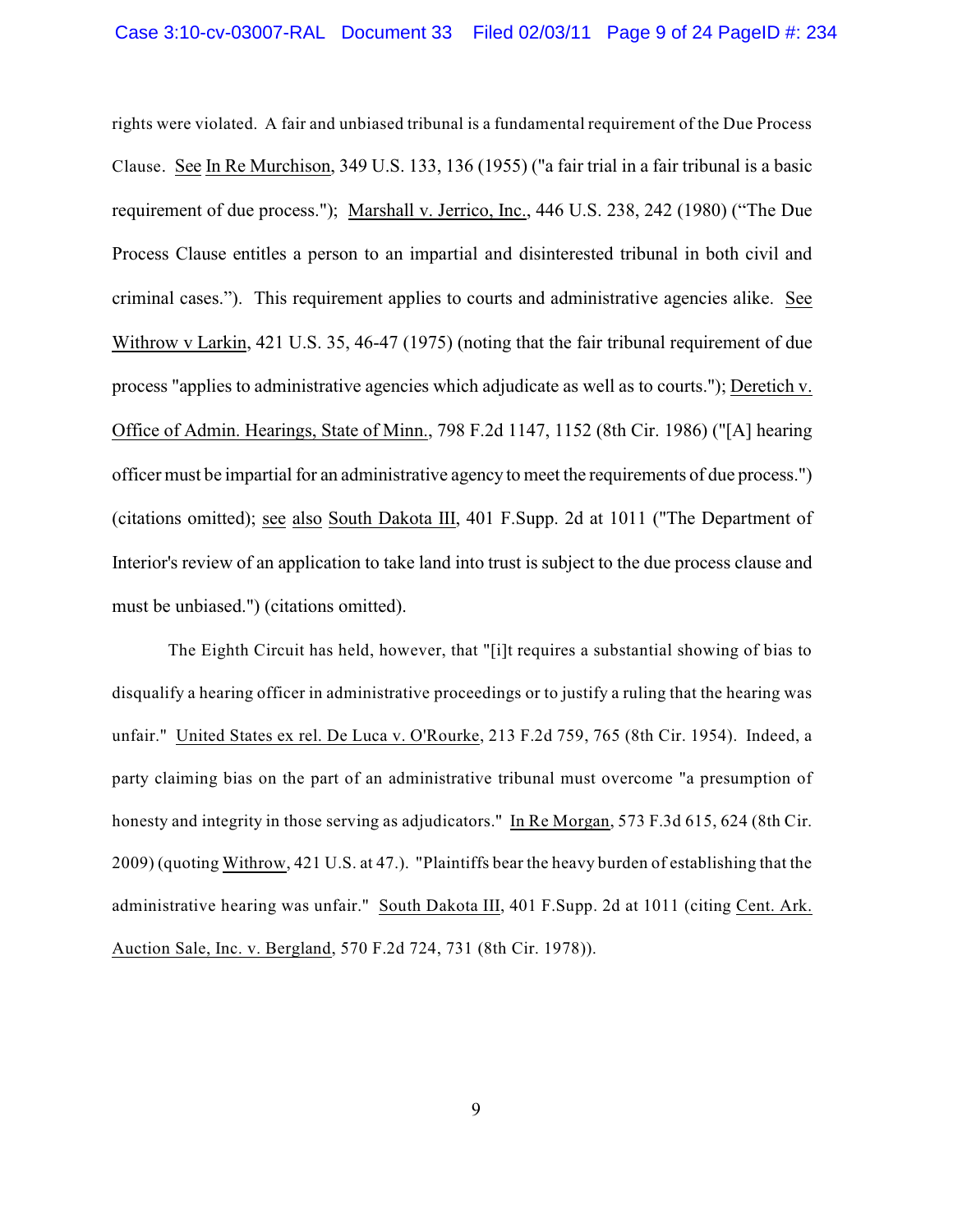Plaintiffs assert that Superintendent Hawkins exhibited actual bias against Plaintiffs in reviewing the Tribe's trust applications. As evidence of this, Plaintiffs point to Superintendent Hawkins' use of the following language in each of his four written decisions:

> The State's comments about Superintendent Russell Hawkins and the BIA are biased against the State and favor the Tribe because Mr. Hawkins is a Tribal member and former elected Tribal Chairman holds no validity whatsoever.

(A.R. 3772, 4987, 2576, 1105). Plaintiffs contend that this statement shows that the "Superintendent thus accused the *State* of bias in his review of the State's argument. His charge is unfounded and intemperate and his failure to offer any evidence in support simply reflects that this charge is motivated by ill-will against the State." (Doc. 11 at 29).

Plaintiffs have misinterpreted what Superintendent Hawkins wrote. Rather than accusing the State of bias, Superintendent Hawkins was attempting to refute the State's accusations, and made a typographical error by using the verb "holds" rather than "hold." The sentence in question, properly read, is: "The State's comments [- that] Superintendent Russell Hawkins and the BIA are biased against the State and favor the Tribe because Mr. Hawkins is a tribal member and former elected Tribal Chairman [-] hold[] no validity whatsoever." (A.R. 3772, 4987, 2576, 1105, with bracketed material added to aid proper reading). It makes no sense to read the sentence as urged by Plaintiffs to suggest that Hawkins called the State biased. Read as Plaintiffs urge, the sentence would be the following nonsense: "The State's comments . . . are biased against the State and favor the Tribe," and, the final clause of "holds no validity whatsoever" likewise would be rendered surplusage.

Plaintiffs also argue that Superintendent Hawkins' exhibited bias by failing to address the same Due Process Clause argument Plaintiffs now raise in this Court. However, in response to Plaintiffs' assertion that he was biased, Superintendent Hawkins cited a delegation of authority in 3 IAM Great Plains Regional Addendum and stated that "[t]here is no statute or law that states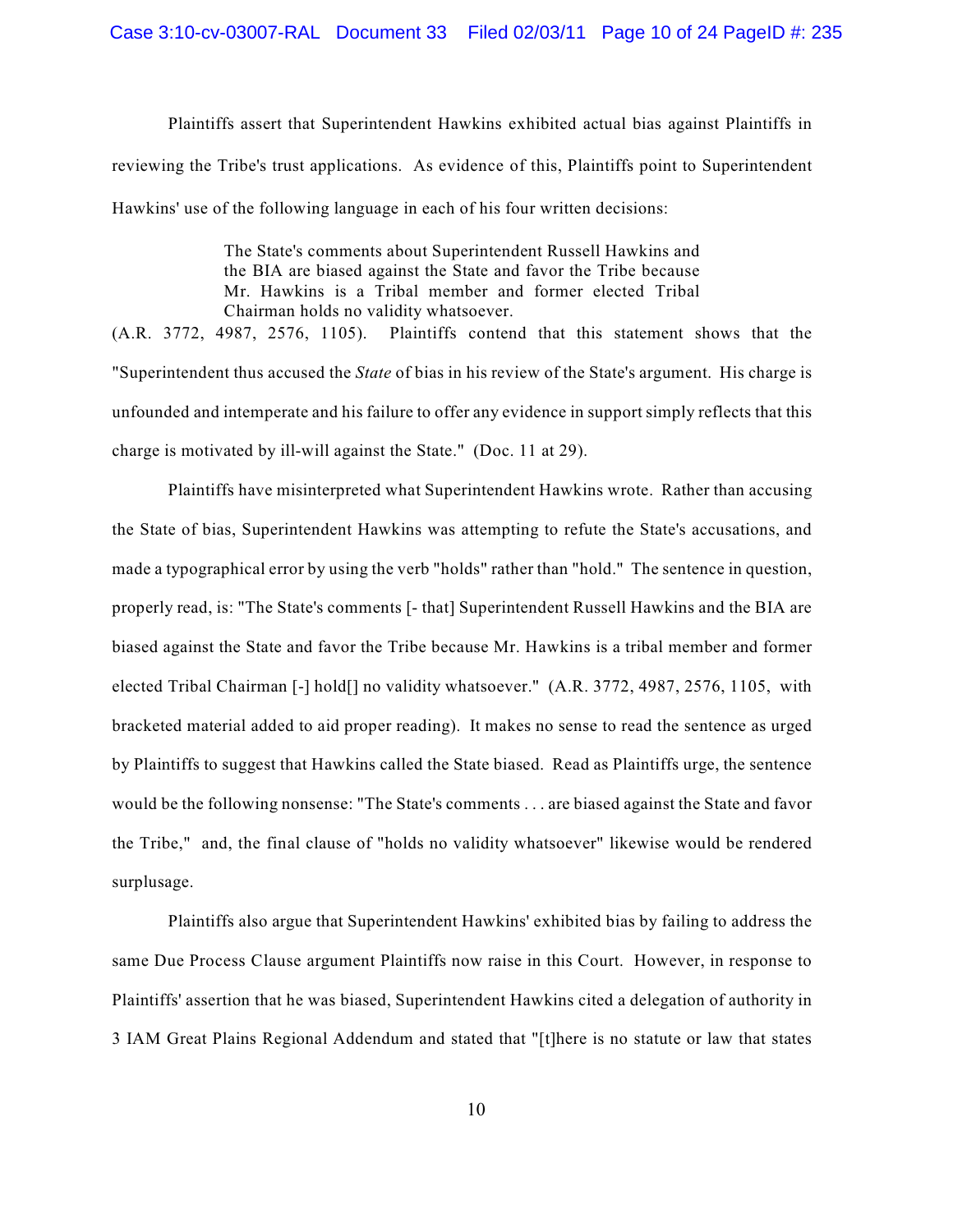employees of the Bureau of Indian Affairs are not allowed to work on the reservation in which they are enrolled members." (A.R. 3772, 4987, 2576, 1105). Superintendent Hawkins' failure to engage in a lengthy constitutional analysis of Plaintiffs' due process argument does not amount to the "substantial showing of bias" necessary to disqualify him from considering the Tribe's trust applications. O'Rourke, 213 F.2d at 765.

Plaintiffs, relying principally on Caperton v. A.T. Massey Coal Co., Inc., 129 S.Ct. 2252 (2009), also contend that Superintendent Hawkins' membership in the Tribe and previous service as tribal chairman created an unconstitutional probability of bias.<sup>5</sup> In Caperton, the United States Supreme Court explained that while "most matters relating to judicial disqualification do not rise to a constitutional level," there are certain rare situations where "the probability of actual bias on the part of the judge or decisionmaker" violates the Due Process Clause. Id. at 2259. The Court identified two instances where it had found due process violations. One instance concerned the ability of a judge to remain impartial in a criminal contempt proceeding where the judge previously had been the object of the defendant's contempt. Id. at 2261. The other instance concerned recusal where the decisionmaker had a financial interest in the case. Id. at 2260-62 (discussing Aetna Life Ins. Co. v. Lavoie, 475 U.S. 813 (1986) (violation of due process for an Alabama Supreme Court justice to participate in an action seeking punitive damages from an insurance company when the justice was a plaintiff in a very similar case pending below); Gibson v. Berryhill, 411 U.S. 564

<sup>&</sup>lt;sup>5</sup> Plaintiffs also point to other "circumstances" as evidence that an unconstitutional probability of bias existed, including: 1) Superintendent Hawkins' Tribe is a "distinct political community"; 2) "Tribal members in South Dakota exhibit a high degree of cohesion among themselves;" 3) Hawkins, as "Superintendent assumes a special relationship for the welfare of the tribe emanating from the special relationship of the United States to the tribes"; 4) The "Supreme Court has described employment in the BIA, including the position of the Superintendent, to be 'participation by the governed in the governing agency'"; and 6) "The documents governing the BIA provide that the tribe is required to be given input on the selection of the Superintendent, while non-Indians living in the vicinity are not required to be given such input." (Doc. 11). These "circumstances" essentially amount to an argument that the BIA as a whole is structurally biased. The Court addresses Plaintiffs' structural bias argument below.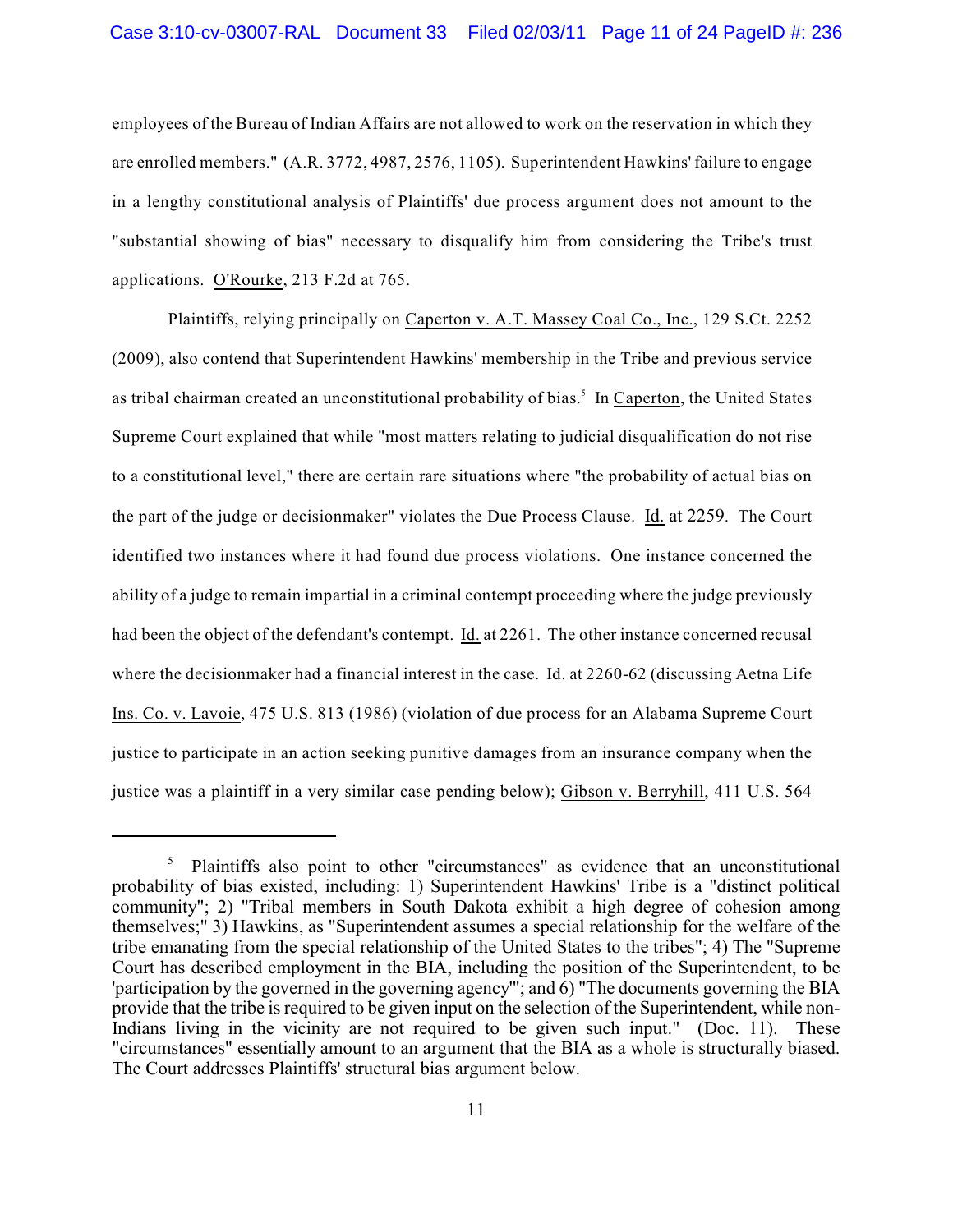(1973) (an administrative board composed of private optometrists had a pecuniary interest of such "sufficient substance" that due process precluded it from presiding over a hearing against competing corporate optometrists); Ward v. Vill. of Monroeville, Ohio, 409 U.S. 57 (1972) (mayor's position of traffic court judge violated due process where mayor was responsible for producing revenue for the city, and the fines imposed by his court amounted to a "substantial portion of the municipality's funds."); Tumey v. State of Ohio, 273 U.S. 510 (1927) (Due Process Clause required recusal where mayor who sat as judge in certain cases was only paid for his judicial services if he convicted the defendant). The Supreme Court in Caperton noted that in every case where it found that the Constitution required judicial recusal, the Court "dealt with extreme facts that created an unconstitutional probability of bias that 'cannot be defined with precision.'" Caperton, 129 S.Ct. at 2265-66 (quoting Lavoie, 475 U.S. at 822 (1986)); see also United States v. Rodriguez, No. 08- 16696, 2010 WL 5175110, at \*9 (11th Cir. Dec. 22, 2010) (noting that the holding in Caperton was narrow and limited to the "extraordinary situation where the probability of actual bias rises to an unconstitutional level.") (internal quotations and citation omitted). Under Caperton, the determination of whether the facts in a particular case are extreme enough to create an unconstitutional probability of bias involves an objective inquiry, based on whether, "under a realistic appraisal of psychological tendencies and human weakness, the interest poses such a risk of actual bias or prejudgment that the practice must be forbidden if the guarantee of due process is to be adequately implemented." Caperton, 129 S.Ct. at 2263 (quoting Withrow, 421 U.S. at 47.).

The facts of this case do not present one of the "rare instances" where the Constitution requires judicial recusal. See id. at 2267 ("Application of the constitutional standard in this case will . . . be confined to rare instances."); see also Bracy v. Gramely, 520 U.S. 899, 904 (1997) ("[M]ost questions concerning a judge's qualifications to hear a case are not constitutional ones, because the Due Process Clause . . . establishes a constitutional floor, not a uniform standard.") (citations omitted). Here, Superintendent Hawkins was not involved in the Tribal Council's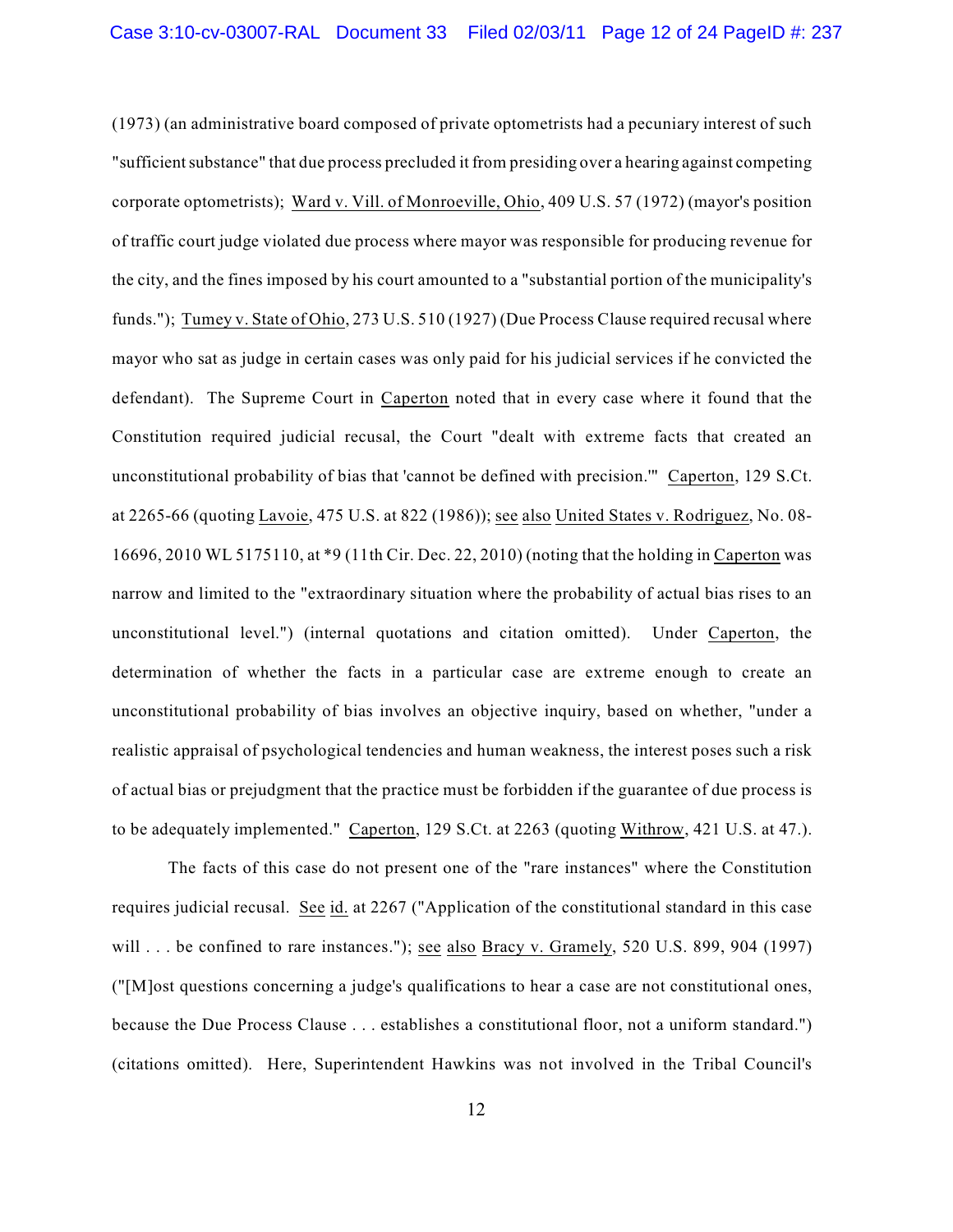decision to submit trust applications for the four parcels at issue to the Secretary. In fact, Hawkins' service as Tribal Chairman ended nearly six years before he became Superintendent. (Doc. 12, 15). Superintendent Hawkins received his salary regardless of whether he took the four parcels of land into trust. Any general benefit that Superintendent Hawkins might receive as a tribal member from the Department of Interior ultimately taking the land into trust for the Tribe is "too remote and insubstantial" to create an unconstitutional probability of bias. Lavoie, 475 U.S. 813, 824 (1986) ("At some point, 'the biasing influence . . . will be too remote and insubstantial to violate the constitutional constraints.'" ) (quoting Marshal v. Jerrico, Inc., 446 U.S. 238, 243 (1980)); see also Commonwealth of Northen Mariana Islands v. Kaipat, 94 F.3d 574, 581-82 (9th Cir. 1996) (not a violation of due process for judge to impose fine on defendant even though legislature had earmarked such fines for a judicial building fund because the judge had no "direct, personal, substantial, pecuniary interest in reaching a conclusion against [the defendant] in his case.") (quoting Tumey, 273 U.S. at 523); In Re Drexel Burnham Lambert, Inc., 861 F.2d 1307, 1313 (2nd Cir. 1988) ([W]here an interest is not direct, but is remote, contingent, or speculative, it is not the kind of interest which reasonably brings into question a judge's impartiality.") (citations omitted). In short, Superintendent Hawkins, notwithstanding his prior service as tribal chairman and membership in the Tribe, could " hold the balance nice, clear and true." Caperton, 129 S.Ct. at 2261 (quoting Lavoie, 475 U.S. at 825)). Moreover, allowing Superintendent Hawkins to consider the trust applications advances the purpose of the IRA. See Morton v. Mancari, 417 U.S. 535, 541-43 (1974) (explaining that one of the purposes of the IRA was to allow Indian tribes to assume a "greater degree of self-government" and that "[o]ne of the primary means by which self-government would be fostered and the Bureau made more responsive was to increase the participation of tribal Indians in BIA operations.").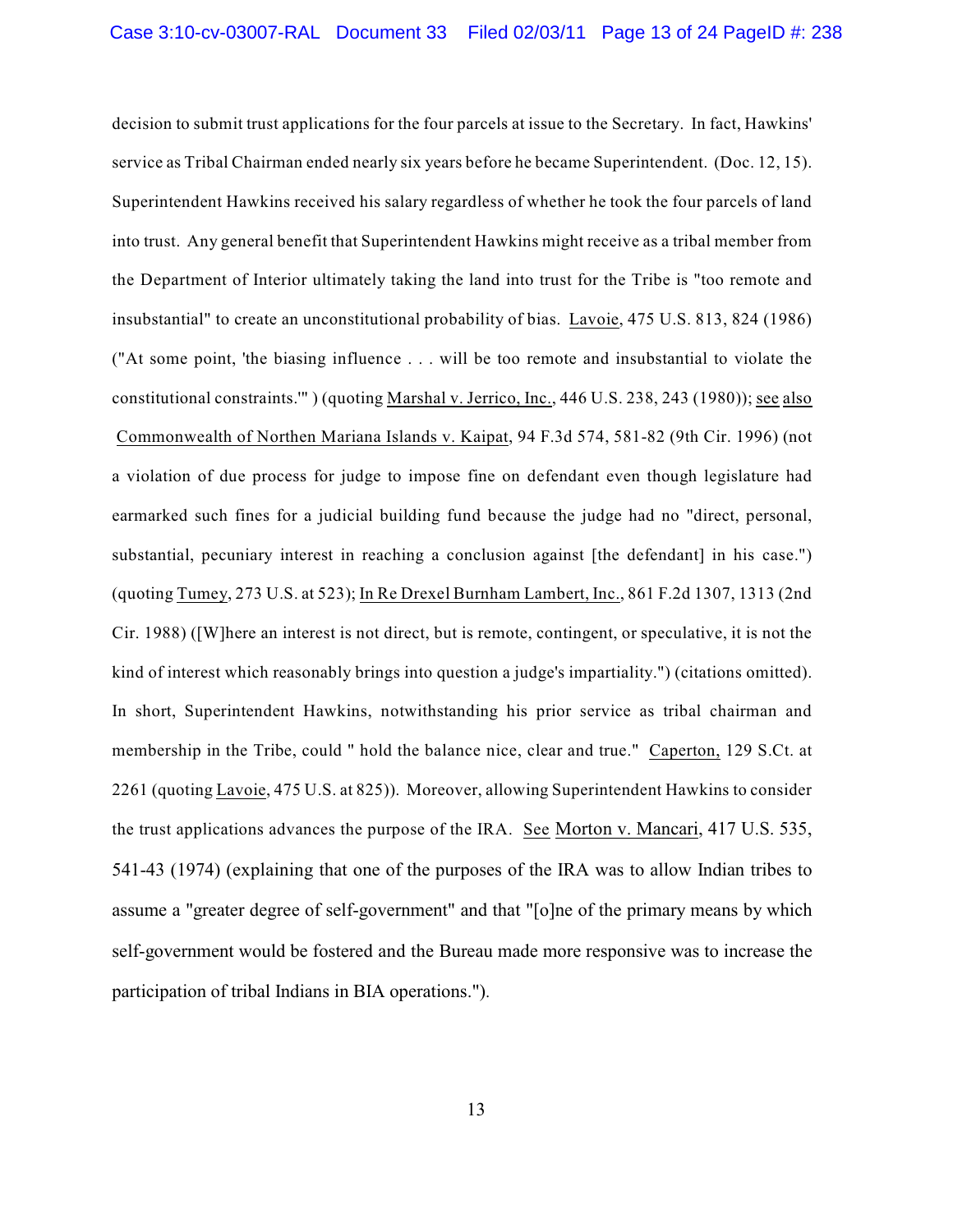Rather than presenting one of the rare situations where the probability of bias violates the Constitution, Plaintiffs' bias claim is similar to cases finding that a decisionmaker's prior employment or affiliation with a group does not require recusal. See United States v. Vazquez, 193 Fed. Appx. 168, 169 (3rd Cir. 2006) (federal district judge who formerly was a deputy criminal chief in the U.S. Attorney's Office prosecuting defendant was not required to recuse himself from case where judge was not involved with investigation or prosecution of defendant); Foster v. Capshaw, 72 Fed. Appx. 192, 193 (5th Cir. 2003) (district judge was not required to recuse himself from RICO action against the State Bar Association of Texas even though judge was a member of the bar); Maurey v. University of Southern California, 12 Fed. Appx. 529, 532 (9th Cir. 2001) (judge not required to recuse herself from case involving university, even though judge was an alumna of university's law school, and was a member of law school's board of councilors); Lunde v. Helms, 29 F.3d 367, 370 (8th Cir. 1994) (recusal not required where judge graduated from law school at a university that was a defendant in the case); Doyle v. Arlington Cnty. Sch. Bd., 953 F.2d 100, 102-03 (4th Cir. 1991) (fact that judge previously served on school board that was now a party before him did not require recusal, where judge terminated his position as school board member four years before the dispute in question arose); Valente v. University of Dayton, No. 3:08-CV-225, 2009 WL 4255508, at \* 3 (S.D. Ohio Nov. 19, 2009) (Due Process Clause did not require judge to recuse himself from case involving his former law school, even though judge was previously employed by the law school and was friendly with many of its faculty). Accordingly, the facts of this case neither create an unconstitutional probability of bias nor overcome the "presumption of honesty and integrity" on the part of Superintendent Hawkins. Morgan, 573 F.3d at 624.

### **D. Effect of RD's Review on Bias Claim**

When a subordinate BIA official such as Superintendent Hawkins issues a decision, 25 C.F.R. § 2.4 provides for an appeal to the supervisory Regional Director. Because Superintendent Hawkins' decision was subject to appeal to the RD, it was not considered "final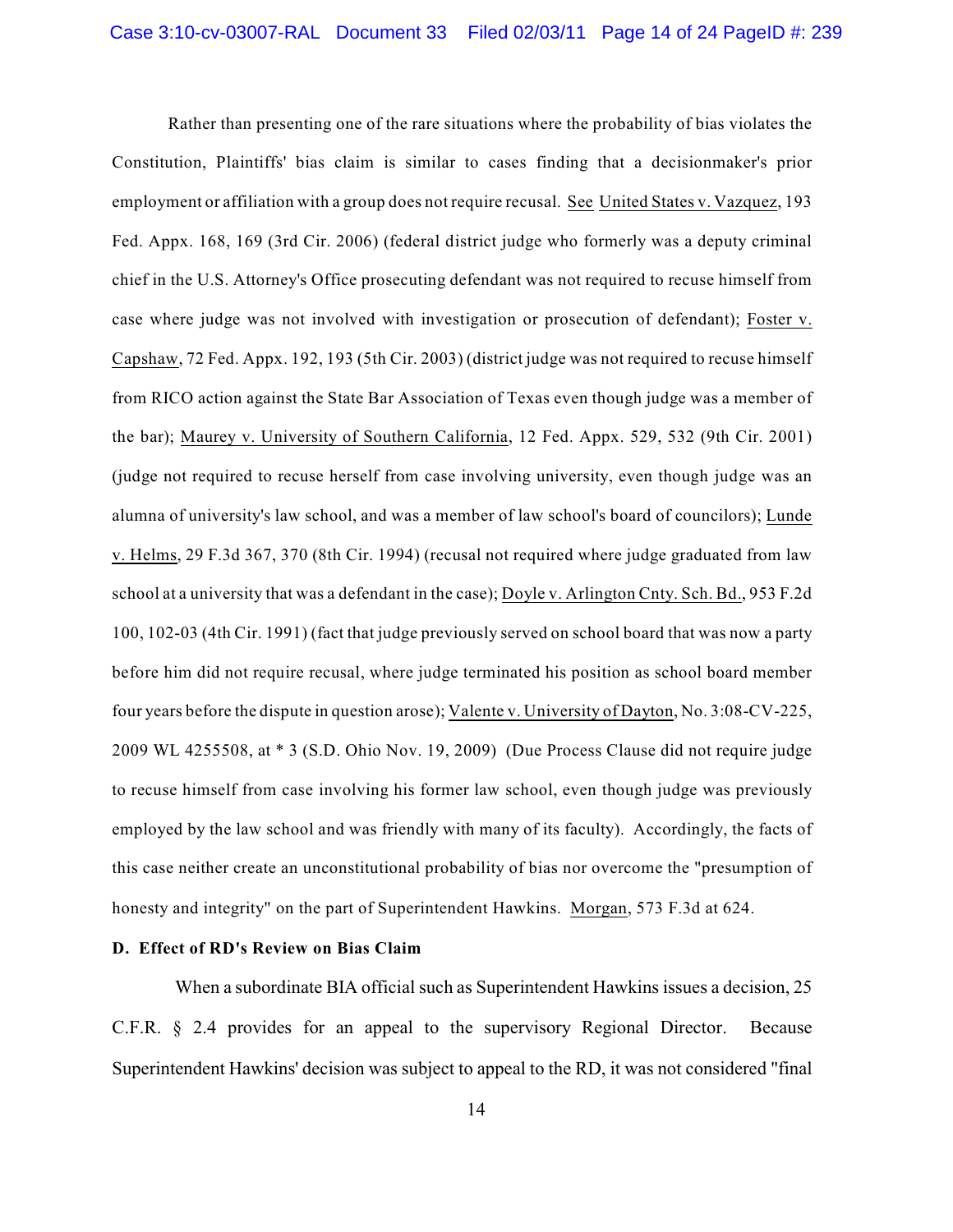so as to constitute Departmental action subject to judicial review under 5 U.S.C. 704 . . ." 25 C.F.R. § 2.6(a). Superintendent Hawkins' decisions would have become final, however, if Plaintiffs had not filed an appeal. 25 C.F.R. § 2.6(b) ("Decisions made by officials of the [BIA] shall be effective when the time for filing a notice of appeal has expired and no notice of appeal has been filed."). Defendants now contend that even if Superintendent Hawkins was not an impartial decisionmaker the RD's review cured any such bias.

The Supreme Court considered a similar argument in Ward, 409 U.S. at 58. The Ward case involved a mayor of an Ohio town who also sat as a traffic court judge. Id. The mayor was responsible for the town's finances, and the fines he imposed contributed substantially to the town's revenue. Id. at 58. On appeal to the United States Supreme Court, the Ohio town argued that any unfairness at the trial level created by the mayor's conflicting roles could be "corrected on appeal and trial de novo in the County Court of Common Pleas." Id. at 84. The Supreme Court disagreed, stating that:

> This procedural safeguard does not guarantee a fair trial in the mayor's court; there is nothing to suggest that the incentive to convict would be diminished by the possibility of reversal on appeal. Nor, in any event, may the State's trial court procedure be deemed constitutionally acceptable simply because the State eventually offers a defendant an impartial adjudication. Petitioner is entitled to a neutral and detached judge in the first instance.

Id. at 84-85. Defendants attempt to distinguish the present case from Ward by claiming that Superintendent Hawkins' decision was not "final" and had not yet reached the point of judicial review. This Court need not resolve this issue because Plaintiffs have failed to show either actual bias or an unconstitutional probability of bias.

### **E. Claim of Institutional Bias on the Part of the BIA**

Plaintiffs contend that the inherent structural bias of the BIA in favor of Native Americans rendered the decision to take land into trust for the Tribe to be a violation of due process. Plaintiffs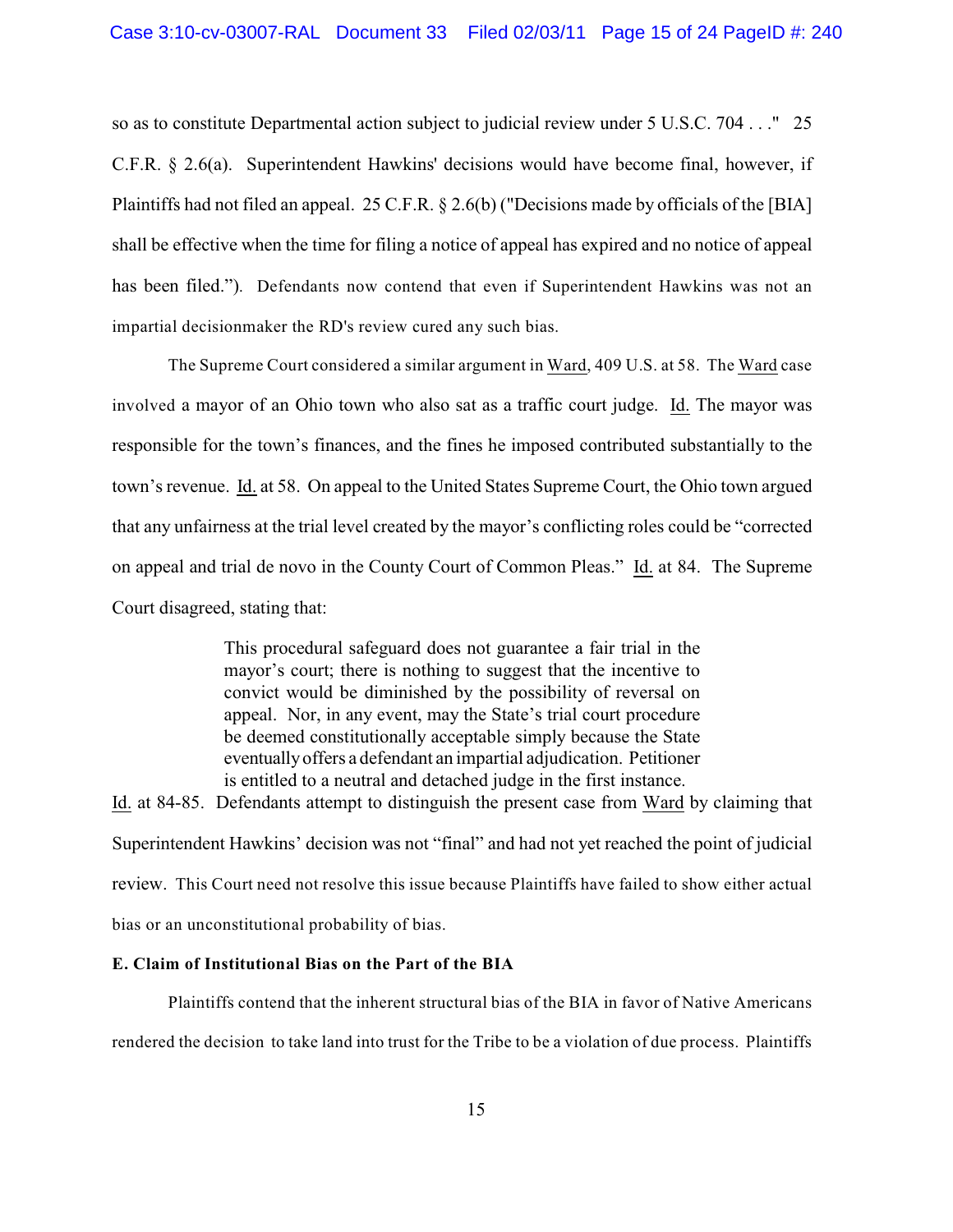further claim that the BIA's policies requiring its employees to promote tribal self-government contributes to the institutional bias of the BIA, and that the BIA regulations governing trust acquisitions "have resulted in an irrebuttable presumption and pre-determined result" against Plaintiffs. (Doc. 9).

This argument that the structural bias of the BIA violate due process is not a novel one.

Indeed, the State of South Dakota raised this same claim in this Court in 2005. See South Dakota

III, at 1011. In that case, Chief Judge Karen E. Schreier reasoned that:

[P]laintiffs' structural bias argument lacks merit. The BIA's policies of tribal self-determination, Indian self-government, and hiring preference for Indians are policies established by Congress in the IRA. The United States Supreme Court has found the preference policy is reasonable and rationally designed to further Indian self-government and does not violate due process. Following Congress's statutory policies does not establish structural bias warranting reversal of the [a BIA employee's] decision.

Id. (citations omitted). This Court agrees with the District Court's reasoning in South Dakota III, and thus does not find Plaintiffs' structural bias argument to warrant reversal of Defendants' decisions.

# **F. The BIA's Application of Department of Interior Regulations**

 Plaintiffs argue that the BIA's decision to take the four parcels of land into trust was arbitrary and capricious and thus in violation of the Administrative Procedure Act ("APA"). Although review of agency action under the APA must be "searching and careful," a court may only set aside decisions that are "arbitrary, capricious, an abuse of discretion, or otherwise not in accordance with the law." Thomas v. Jackson, 581 F.3d 658, 664 (8th Cir. 2009). Agency action is arbitrary and capricious if:

> the agency has relied on factors which Congress has not intended it to consider, entirely failed to consider an important aspect of the problem, offered an explanation for its decisions that runs counter to the evidence before the agency, or is so implausible that it could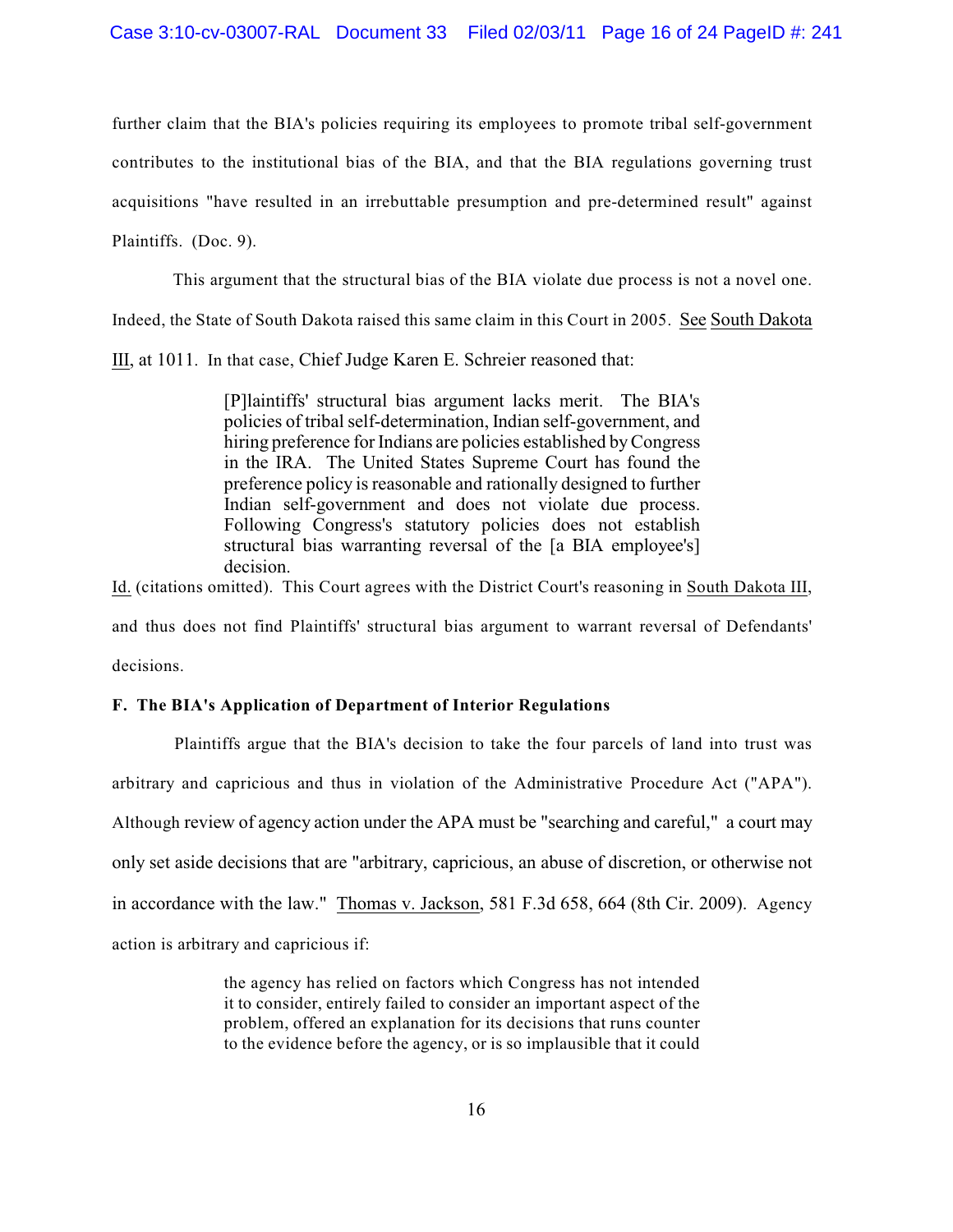not be ascribed to a difference in view or the product of agency expertise.

In Re Operation of Missouri River System Litigation, 421 F.3d 618, 628 (8th Cir. 2005) (citations omitted). This Court affords "substantial deference to an agency's interpretation of its own regulation . . ." South Dakota IV, 487 F.3d at 551. Furthermore, this Court will uphold the BIA's decision to take the four parcels of land into trust if it is "supportable on any rational basis." Voyageurs Nat'l Park Ass'n v. Norton, 381 F.3d 759, 663 (8th Cir. 2004) (citation omitted).

Plaintiffs now contend that the BIA's decisions were arbitrary and capricious because the BIA failed to adequately analyze the factors set out at 25 C.F.R. Part 151 and because the BIA's decisions failed to comport with the statutory aims of  $\S$  5 of the IRA. See 25 C.F.R. Part 151 (laying out the factors the Secretary is required to consider when deciding whether to take land into trust for a tribe). Specifically, Plaintiffs take issue with: 1) The BIA's analysis of the Tribe's need for the land under 25 C.F.R. § 151.10(b); 2) The BIA's consideration of the impact on local governments from removing the four parcels of land from the tax base under 25 C.F.R. § 151.10(e); 3) The BIA's analysis of potential jurisdictional problems under 25 C.F.R. § 151.10(f); 4) The lack of evidence supporting the BIA's finding that it was able to assume responsibility for the four parcels of land under 25 C.F.R. § 151.10(g); and 5) Whether the BIA 's findings met the statutory aims of § 5 of the IRA. Plaintiffs bear the burden of proving that the BIA's analysis of these factors

 $6\,$  In paragraph 38 of their complaint, Plaintiffs also argue that the BIA's decisions were arbitrary and capricious because the BIA "failed to require the Tribe to meet its burden of proof on its requests, as set forth in 25 C.F.R. § 151.9 . . . " (Doc. 1). Section 151.9 states that:

An individual Indian or tribe desiring to acquire land in trust status shall file a written request for approval of such acquisition with the Secretary. The request need not be in any special form but shall set out the identity of the parties, a description of the land to be acquired, and other information which would show that the acquisition comes within the terms of this part.

<sup>25</sup> C.F.R. § 151.9. There is no mention of a burden of proof in the text of § 151.9. Moreover, the ultimate issue is whether the BIA properly analyzed the Part 151 factors as discussed in this Opinion and Order.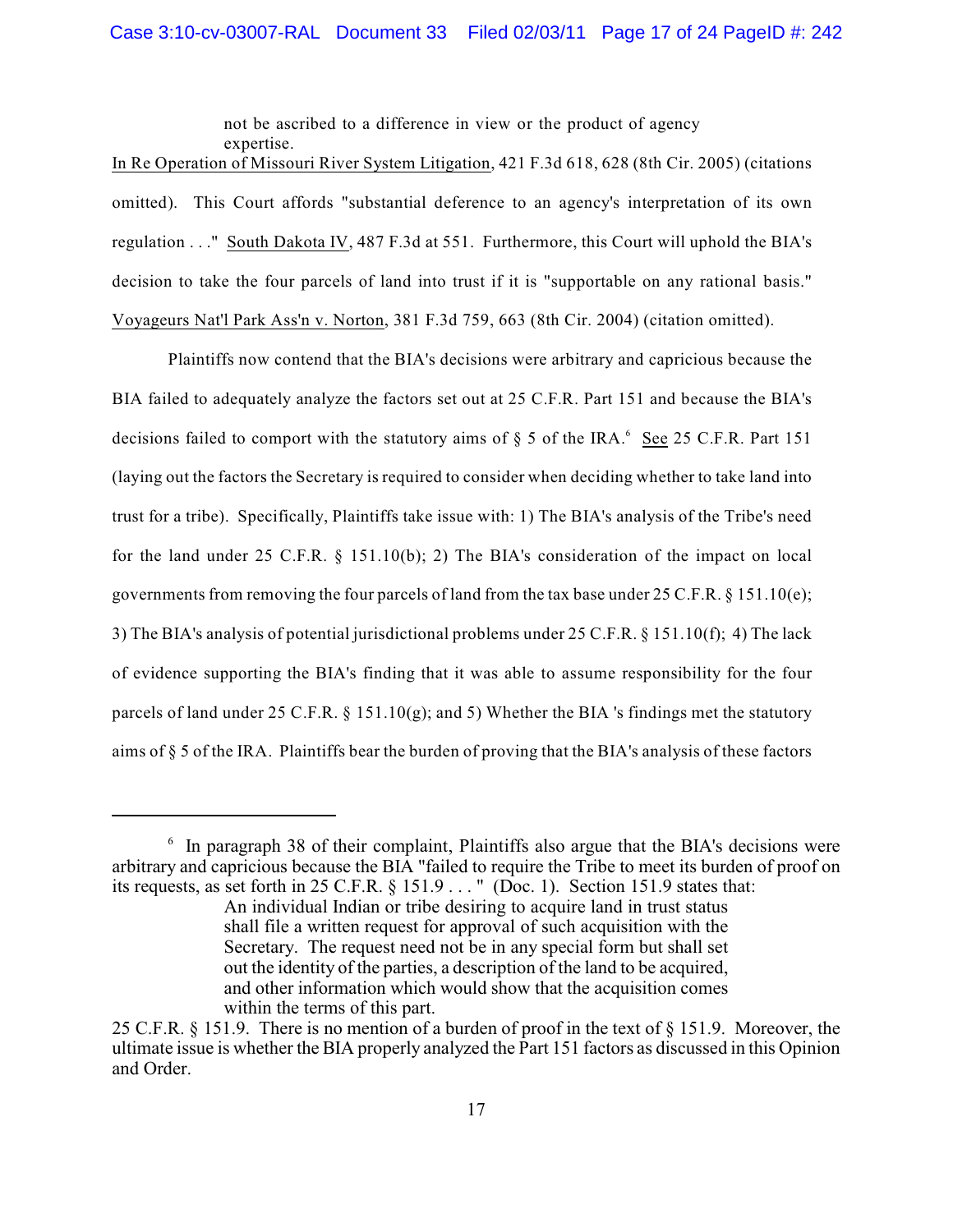was arbitrary and capricious. South Dakota II, 423 F.3d at 800 (citation omitted). To meet this burden of proof, Plaintiffs must "[p]resent evidence that the [BIA] did not consider a particular factor; it may not simply point to the end result and argue generally that it is incorrect." Id.

### **1. The Tribe's Need For the Land**

Section 151.10(b) requires the BIA to consider the "need of the ... tribe for additional land."25 C.F.R. § 151.10(b). Plaintiffs argue that the BIA failed to "comply with the requirement of 25 C.F.R. 151.10(b) that the Tribe demonstrate a need for the land to be held in trust." (Doc. 1 at 10). However, § 151.10(b) does not require the BIA to consider why the Tribe needs the land held *in trust.* South Dakota II, 423 F.3d at 801 ("[I]t would be an unreasonable interpretation of 25 C.F.R. § 151.10(b) to require the Secretary to detail specifically why trust status is more beneficial than fee status in the particular circumstance.") (citing South Dakota v. U.S. Dep't of Interior, 314 F.Supp. 2d 935, 943 (D.S.D. 2004) ("South Dakota I"). Rather, § 151.10(b) requires only that the BIA's "analysis express the Tribe's needs and conclude generally that IRA purposes were served." South Dakota II, 423 F.3d at 801; see also South Dakota I, 314 F.Supp. 2d at 943 ("Regulation § 151.10(b) requires that the Secretary must merely explain why the Tribe needs the additional land.").

In the present case, the RD separately addressed the Tribe's need for each of the four parcels. The RD found that the Peters, Gardner, and German parcels were all needed for "agricultural and land consolidation purposes." (A.R. 2072-73, 3257, 4495). The RD further explained that the Tribe uses these three parcels for several purposes, including leasing portions of the land for farming, growing hay to support the Tribe's buffalo herd, and (in regard to the Gardner and German parcels only) for a gravel pit. Id. The RD also noted how these activities benefit the economy of the Tribe, with profits generated by the leased land and buffalo herd being used to support both the Tribal Fish and Wildlife Department and the Tribal Realty Department. Id. The Tribe needed the Smith parcel primarily to provide housing for medical personnel who work at the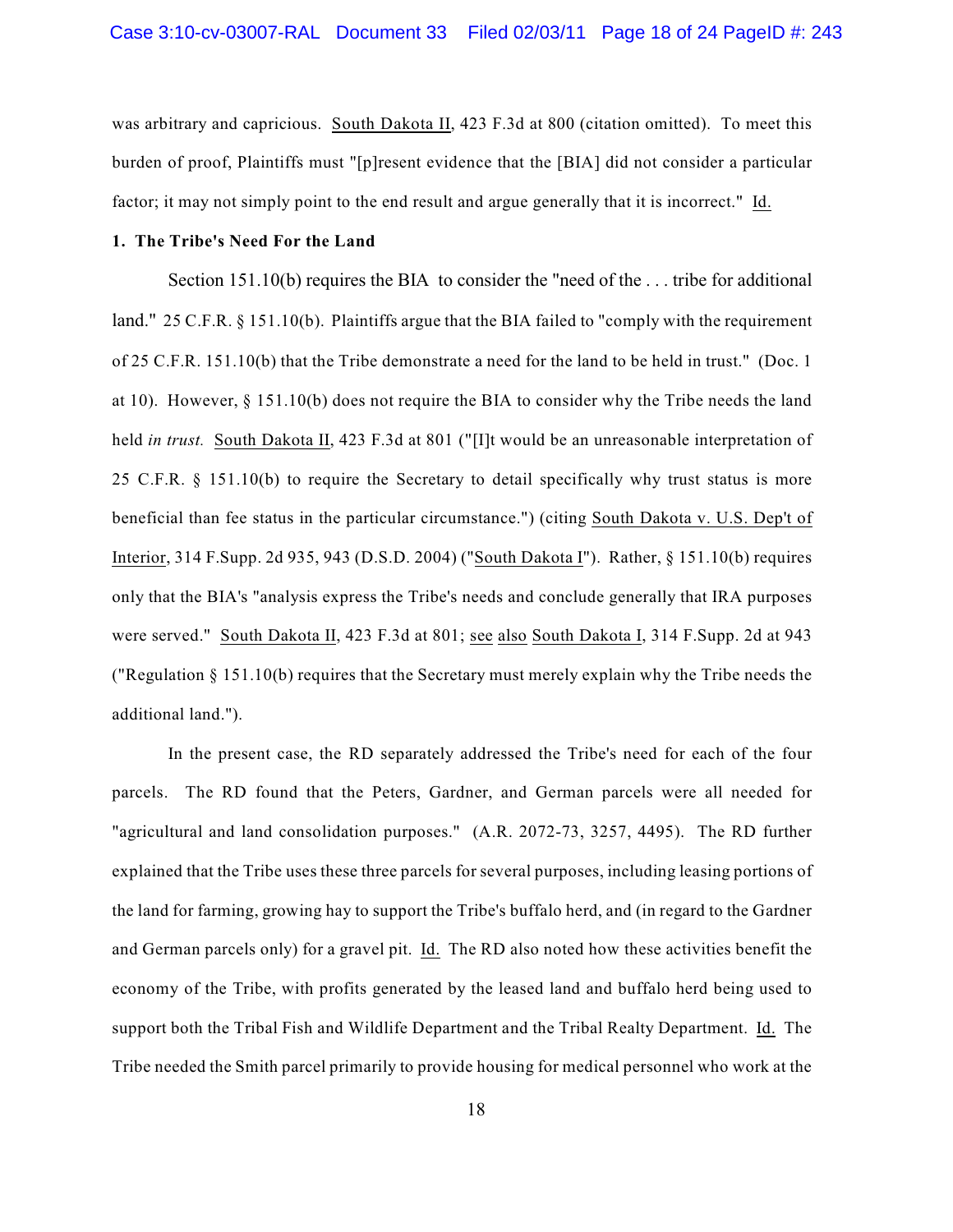nearby Indian Health Services Hospital. Id. at 608. The RD noted that having housing for medical staff so near the hospital benefitted all tribal members because it allowed for a quick response to medical emergencies. Id. at 608-09. In each of her decision letters, the RD explained that accepting the land into trust promoted tribal self-determination and ensured that the needs of future tribal generations were secured and protected. Id. at 608, 2072, 3257, 4495. The RD's decisions thus expressed both the Tribe's need for the parcels of land and concluded that the purposes of the IRA were served. See Felix Cohen, Cohen's Handbook of Federal Indian Law § 1.05 at 86 (5th ed. 2005) (The IRA was meant "to encourage economic development, self-determination, cultural pluralism, and the revival of tribalism."). Accordingly, this Court finds that there was a rational basis for the RD's decision.

Plaintiffs also argue that the Tribe did not "need" the land because, at the time of the initiation of the trust process, the Tribe already owned the land. (Doc. 1 at 10). The Eighth Circuit already has rejected this argument. See South Dakota IV, 487 F.3d at 552 n.3 ("In holding that the Secretary acted within his discretion in acquiring the land in trust for [a tribe], we necessarily reject the State and the County's assertion that [a tribe] does not need the land for 'self-support' because it already owns the land.").

# **2. Removal of the Four Parcels of Land From the Tax Rolls**

 Section 151.10(e) requires the BIA to consider "the impact on the State and its political subdivisions resulting from the removal of the land from the tax rolls." 25 C.F.R. §151.10(e). In her decision letters, the RD explained that Roberts County would lose \$259.34 in property taxes on the Peters parcel, \$254.92 on the German parcel, \$1,300.86 on the Gardner parcel, and \$1,474,80 on the Smith parcel. (A.R. 2073, 4496, 3259, 610). The RD then compared these figures to the \$2,789,388 that the County collects in property taxes each year and found that, in each case, the County's loss would be insignificant. Id. In her review of the Peters, German, and Gardner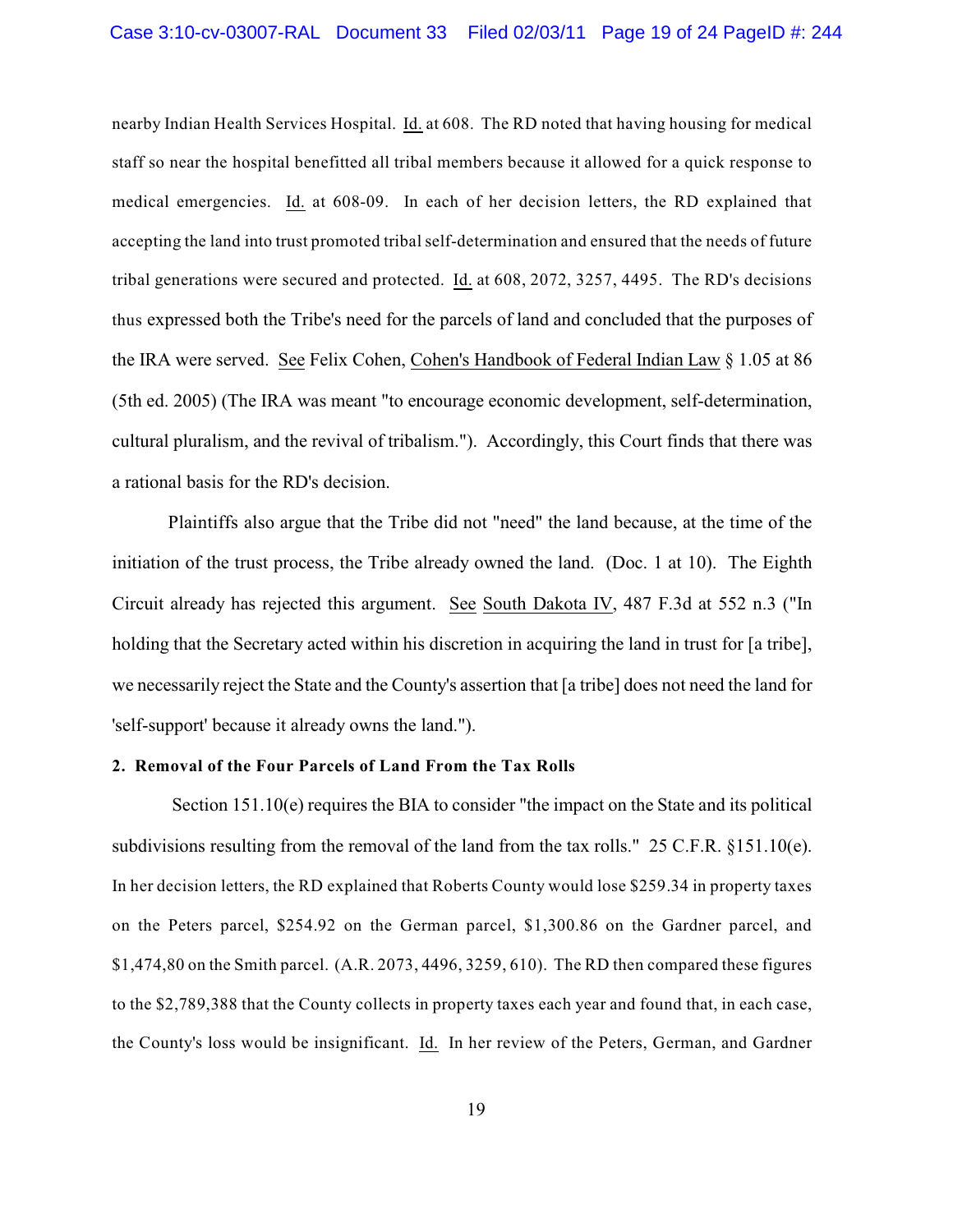Parcel, the RD also considered the impact that accepting the land into trust would have on the Wilmont and Sisseton School Districts. (A.R. 2073, 4496, 3258). The RD further noted that she had received no documents showing that "the loss of taxes will impose economic distress on the State and other local governments." (A.R. 2073, 4495, 3259, 610). Plaintiffs contend that this analysis was insufficient, however, because the BIA failed to consider the "cumulative impact of the removal of thousands of acres from the tax rolls of the governmental subdivisions." (Doc. 1 at 11). However, the text of § 151.10(e) contains no requirement that the BIA consider such a hypothetical "cumulative impact." South Dakota III, 401 F.Supp. 2d at 1008 (rejecting the State of South Dakota's argument that 25 C.F.R. § 151.10(e) required consideration of the cumulative effect of all trust land on the tax rolls); see also Shawano County, Wis. v. Midwest Reg'l Dir., 40 IBIA 241, 249 (2005) (explaining that the plain language of  $\S$  151.10(e) establishes that analysis of the cumulative effects of tax loss on all lands within a party's jurisdictional boundaries is unnecessary); Ziebach County, S.D. v. Acting Great Plains Reg'l Dir., 38 IBIA 227, 230 (2002) ("[A]n analysis of cumulative impact is not required by the language of 25 C.F.R.  $\S$  151.10(e).") (citations omitted). Because the IBIA's interpretation of  $\S$  151.10(e) is not "plainly erroneous or inconsistent with the regulation," it is entitled to "substantial deference." See South Dakota IV, 487 at 551. The RD was only required to consider the impact of removing the four parcels of land from the tax rolls, and the RD's analysis of 151.10(e) was sufficient and supported by a rational basis.

#### **3. The BIA's Consideration of Potential Jurisdictional Problems**

Section 151.10(f) requires the BIA to consider "[j]urisdictional problems and potential conflicts of land use which may arise" as a result of the BIA's taking land into trust for a tribe. 25 C.F.R. 151.10(f). Plaintiffs argue that the BIA failed to "adequately consider the evidence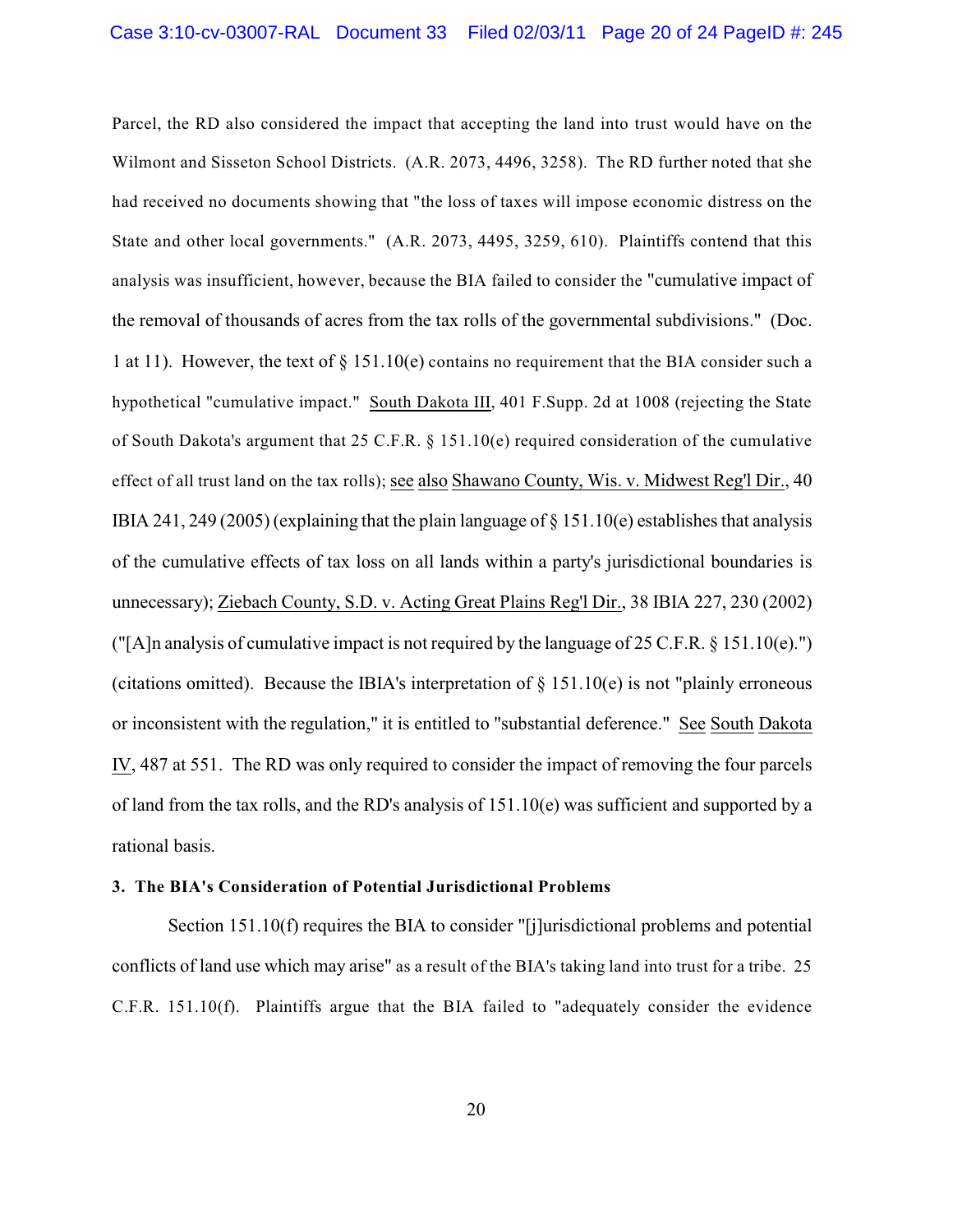submitted by the State and local units of government concerning the jurisdictional and land use conflicts that would result from the land being taken into trust." (Doc. 1 at 11).

The BIA fulfills its obligation under  $\S 151.10(f)$  as long as it "undertake[s] an evaluation of potential problems." South Dakota I, 314 F.Supp. 2d at 945 (quoting Lincoln City, 229 F.Supp. 2d at 1124). The RD undertook such an evaluation here. In each of her decision letters accepting the four parcels of land into trust, the RD analyzed  $\S$  151.10(f) and found that although the reservation suffered from "checkerboarded jurisdictional issues," accepting additional land into trust would not exacerbate these problems. (A.R. 610, 2073-74, 3259, 4497). As to the Peters, German, and Gardner parcels, the RD noted that taking the land into trust could possibly decrease jurisdictional issues since the new acquisitions would serve to consolidate the Tribe's land holdings. (A.R. 4497, 2072-73, 3259). The RD further explained that acceptance of the Smith parcel into trust could make jurisdictional issues "less of a hindrance, since the Tribe will clearly retain jurisdiction." (A.R. 609). Finally, the RD stated that "the City, County and Tribal law enforcement officials must work together to resolve [the] already existing jurisdictional issues." Id.. This analysis thus indicates that the RD properly considered § 151.10(f) and that there exists a rational basis for the RD's decision.

#### **4. The BIA's Ability to Assume Responsibility for the Four Parcels of Land**

Plaintiffs also contest the BIA's findings under 25 C.F.R.  $\S$  151.10(g). Section 151.10(g) requires the BIA to consider "whether the Bureau of Indian Affairs is equipped to discharge the additional responsibilities resulting from the acquisition of the land in trust status."25 C.F.R.  $§$  151.10(g). Plaintiffs argue that there is inadequate evidence supporting the RD's determination that the BIA can discharge the additional responsibilities of the four parcels of land. The Tribe directly addressed this issue in its response to Plaintiffs' comments on the Tribe's trust applications. (A.R. 1692-93).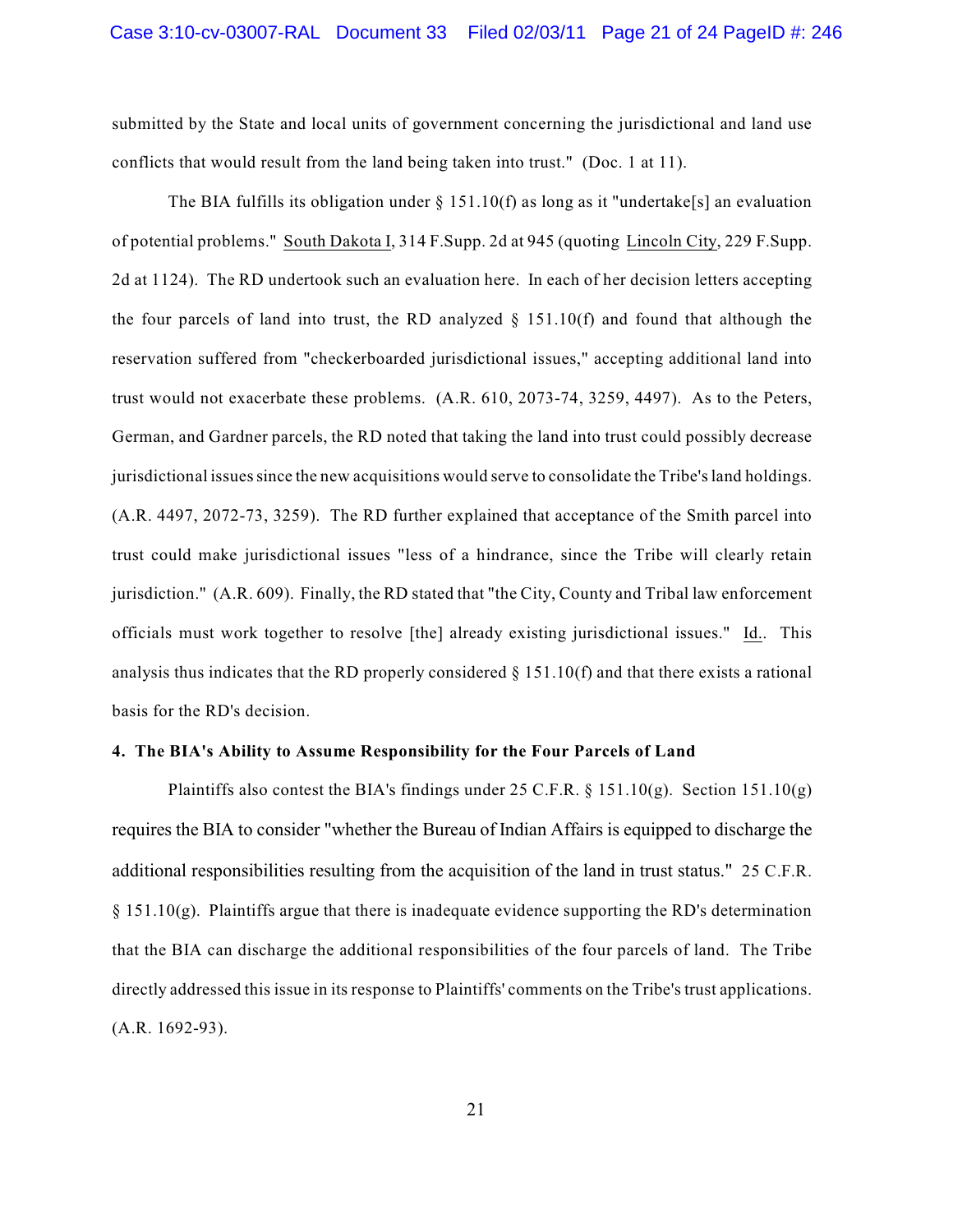The Tribe noted that the only additional responsibilities the BIA would incur as a result of accepting the parcels into trust were the "minimal administrative functions . . . such as recording land transaction documents, reviewing and approving rights of way . . . and . . . review of documents submitted for environmental review." (A.R. 1692). The Tribe also explained that the BIA already handles these administrative matters for the Tribe on a regular basis. Id. Plaintiffs have offered nothing to contradict the Tribe's submission on this issue and therefore fail to prove that the BIA's decision was arbitrary or capricious. This Court thus finds that the RD had a rational basis for her determination under  $\S 151.10(g)$ .

 Plaintiffs' challenges to the BIA's analysis of the Part 151 factors ultimately fail because they are general disagreements with the BIA's decision to take the four parcels of land into trust. See Cent. S.D. Co-op Grazing Dist. v. Secretary of U.S. Dep't Agric., 266 F.3d 889, 898 (8th Cir. 2001) ("[A] party's mere dissatisfaction with [an agency's] decision does not entitle it to relief.") (citation omitted). Further, Plaintiffs have failed to put forth any evidence that the BIA did not actually consider a factor, which Plaintiffs must do if they wish to meet their burden of proof. South Dakota II, 423 F.3d at 800 ("In order to meet [their] burden of proof . . . [plaintiffs'] must present evidence that the agency did not consider a particular factor; it may not simply point to the end result and argue generally that it is incorrect."). Accordingly, this Court finds that the BIA's analysis of the Part 151 factors was not arbitrary, capricious, or an abuse of discretion.

# **5. The Statutory Aims of § 5 of the IRA**

In discussing  $\S$  5 of the IRA, the Eighth Circuit has noted that "[t]he statutory aims of providing lands sufficient to enable Indians to achieve self-support and ameliorating the damage resulting from the prior allotment policy sufficiently narrow the discretionary authority granted to the Department." South Dakota II, 423 F.3d at 799. This Court, in South Dakota I, discussed the purposes of the IRA more generally as follows: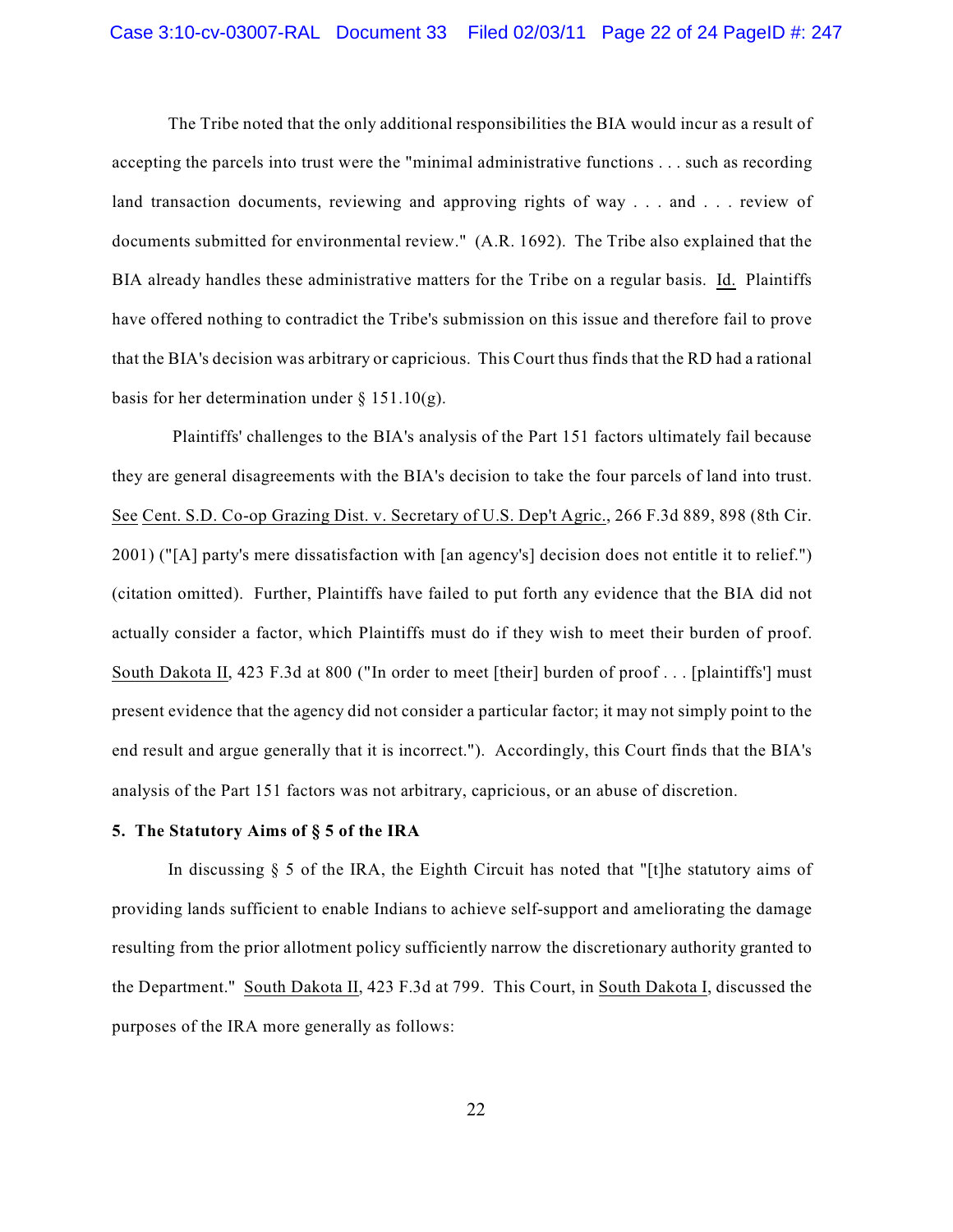Prior to enactment of the IRA, Congress attempted to assimilate Indians into the country's mainstream through an allotment policy. General Allotment Act of Feb. 8, 1887, 24 Stat. 388, as amended, 25 U.S.C. § 331 et seq. (1976 ed.) (§§ 331-33 repealed 2000). The policy of the General Allotment Act was simple: "to extinguish tribal sovereignty, erase reservation boundaries, and force the assimilation of Indians into the society at large." County of Yakima v. Confederated Tribes and Bands of Yakima Indian Nation, 502 U.S. 251, 254, 112 S.Ct. 683, 686, 116 L.Ed.2d 687 (1992). This policy was a failure, which resulted in a loss of more than 90 million acres of Indian land. Brendale v. Confederated Tribes and Bands of Yakima Indian Nation, 492 U.S. 408, 436 n.1, 109 S.Ct. 2994, 3011 n.1, 106 L.Ed.2d 343 (1989). As a result, Congress enacted the IRA in an "attempt to encourage economic development, self-determination, cultural plurality, and the revival of tribalism." Felix S. Cohen, Handbook of Federal Indian Law 147 (1982 ed.). It was also stated that the IRA was designed to "rehabilitate the Indian's economic life and to give him a chance to develop the initiative destroyed by a century of oppression and paternalism." Mescalero Apache Tribe v.Jones, 411 U.S. 145, 152, 93 S.Ct. 1267, 1272, 36 L.Ed. 2d 114 (1973) (quoting H.R. Rep. No. 1804, 73d Cong., 2d Sess., 6 (1934)). In order to stem the staggering flow of land from Indian to non-Indian hands, the IRA set forth that "no land of any Indian reservation . . . shall be allotted in severality to any Indian." 25 U.S.C. § 461. Congress also tried to replenish Indian lands by permitting the Secretary of the Interior to acquire land in trust for Indians, noting that land held in trust is exempt from local and state taxation. 25 U.S.C. § 465.

South Dakota I, 314 F.Supp. 2d at 950-51. Plaintiffs now argue that accepting the land into trust

has "not been shown to sufficiently enable Indians to achieve self-support nor has it been demonstrated to operate sufficiently to ameliorate the damage of the allotment policy." (Doc. 1 at 10). The record, however, demonstrates that the RD adequately detailed the self-support and economic benefits the Tribe would gain from taking the four parcels of land into trust. First, the RD explained how the profits from the land would benefit the Tribe's economy because they would be used to supplement Tribal programs such as the Tribal Fish and Wildlife Department, the Tribal Realty Department, and the Tribe's buffalo ranch. (A.R. 2072, 3258, 4495-96). Next, the RD explained how bringing the four parcels of land into trust would help meet the demands of an increase in tribal enrollment. (A.R. 609, 2073, 3258, 4496); see South Dakota IV, 487 F.3d at 552